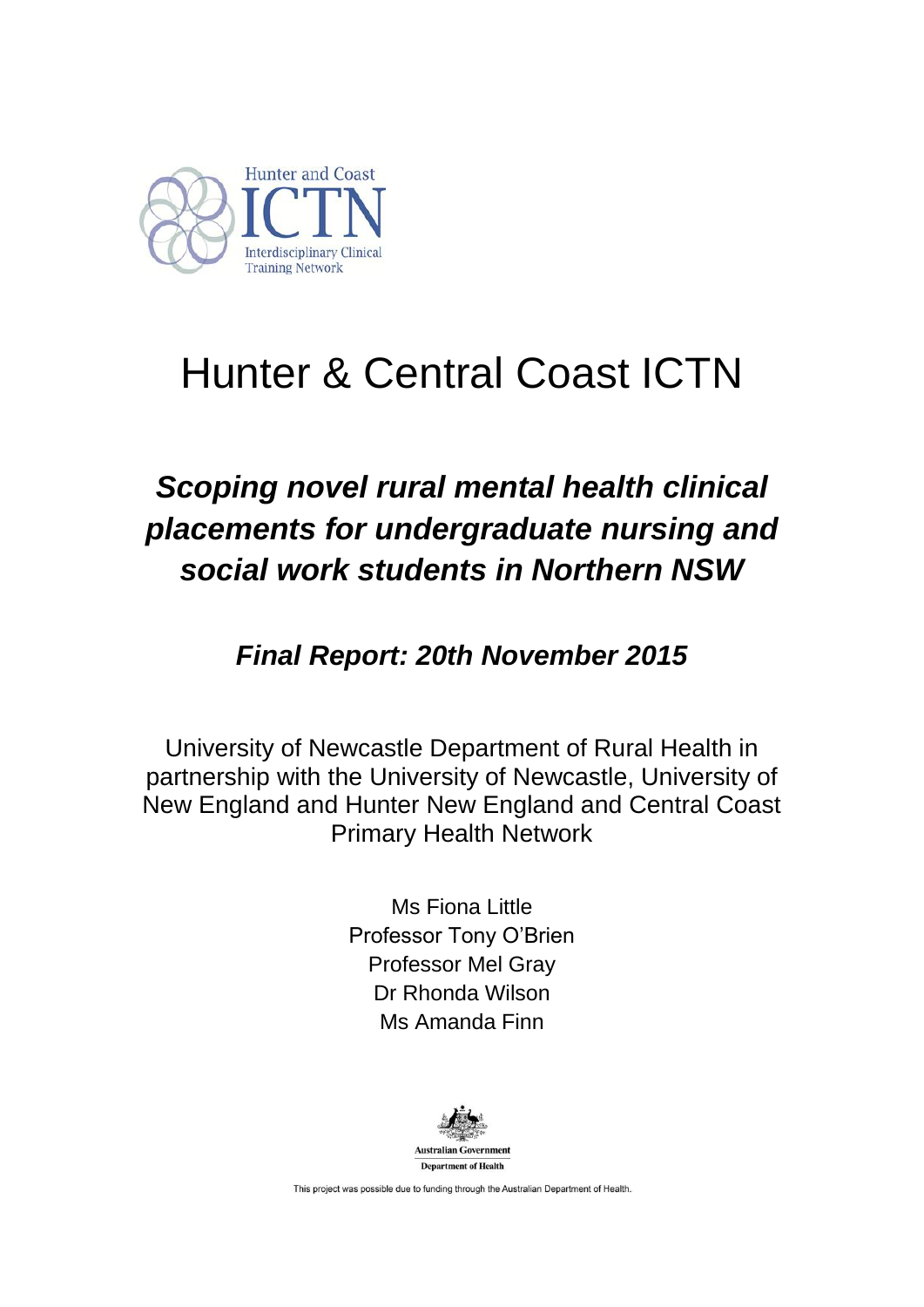**Funding Period: July 2015 – November 2015**



This project was possible due to funding through the Australian Department of Health.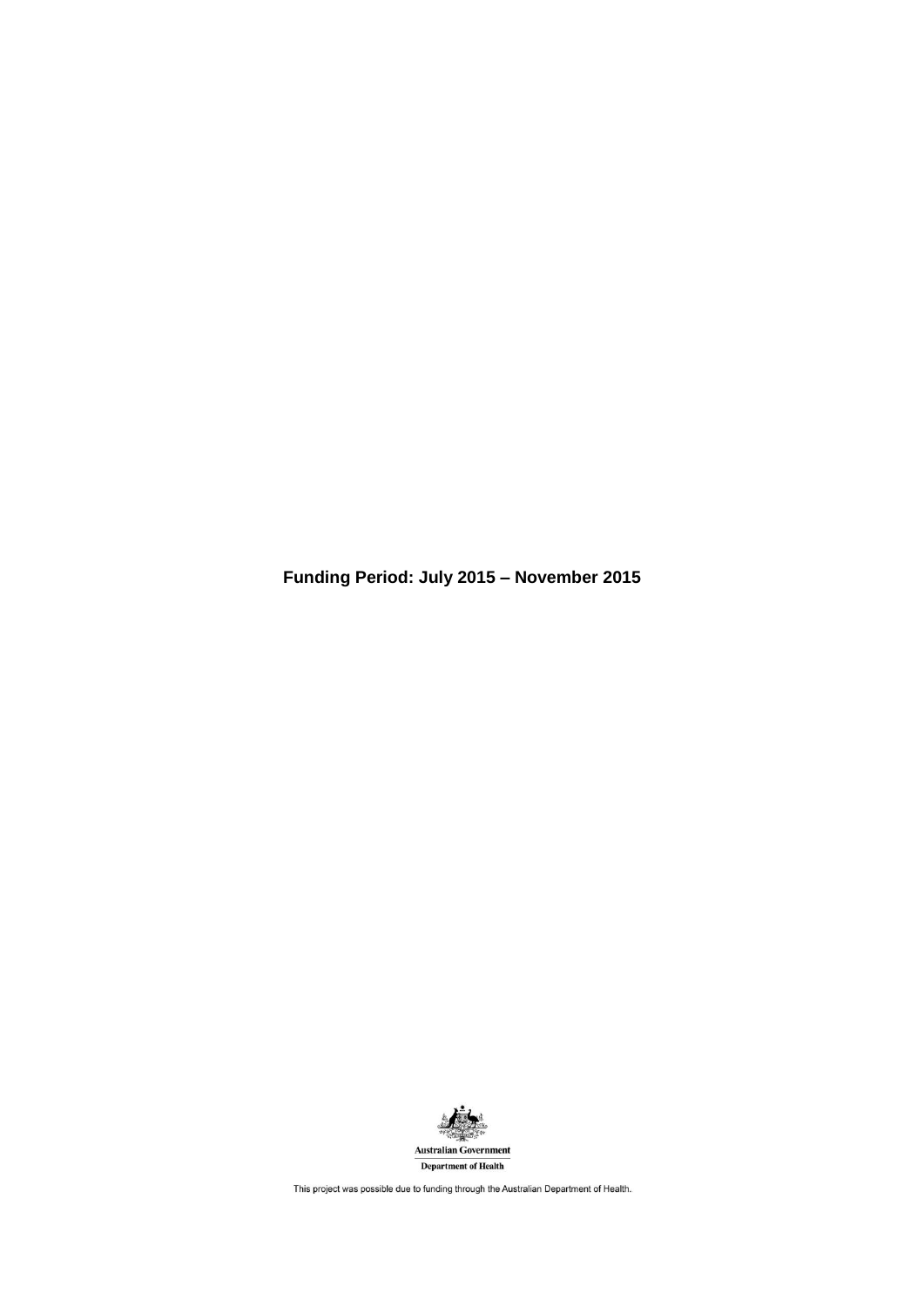# **Table of Contents**

| 1.  |      |  |  |  |
|-----|------|--|--|--|
| 2.  |      |  |  |  |
| 3.  |      |  |  |  |
| 4.  |      |  |  |  |
| 4.1 |      |  |  |  |
| 4.2 |      |  |  |  |
| 4.3 |      |  |  |  |
|     |      |  |  |  |
|     |      |  |  |  |
| 5.  |      |  |  |  |
| 5.1 |      |  |  |  |
|     |      |  |  |  |
|     | (i)  |  |  |  |
|     | (ii) |  |  |  |
|     |      |  |  |  |
|     | (i)  |  |  |  |
|     | (ii) |  |  |  |
|     |      |  |  |  |
|     | (i)  |  |  |  |
|     | (ii) |  |  |  |
|     |      |  |  |  |
| 5.2 |      |  |  |  |
|     |      |  |  |  |
|     |      |  |  |  |
|     |      |  |  |  |
|     |      |  |  |  |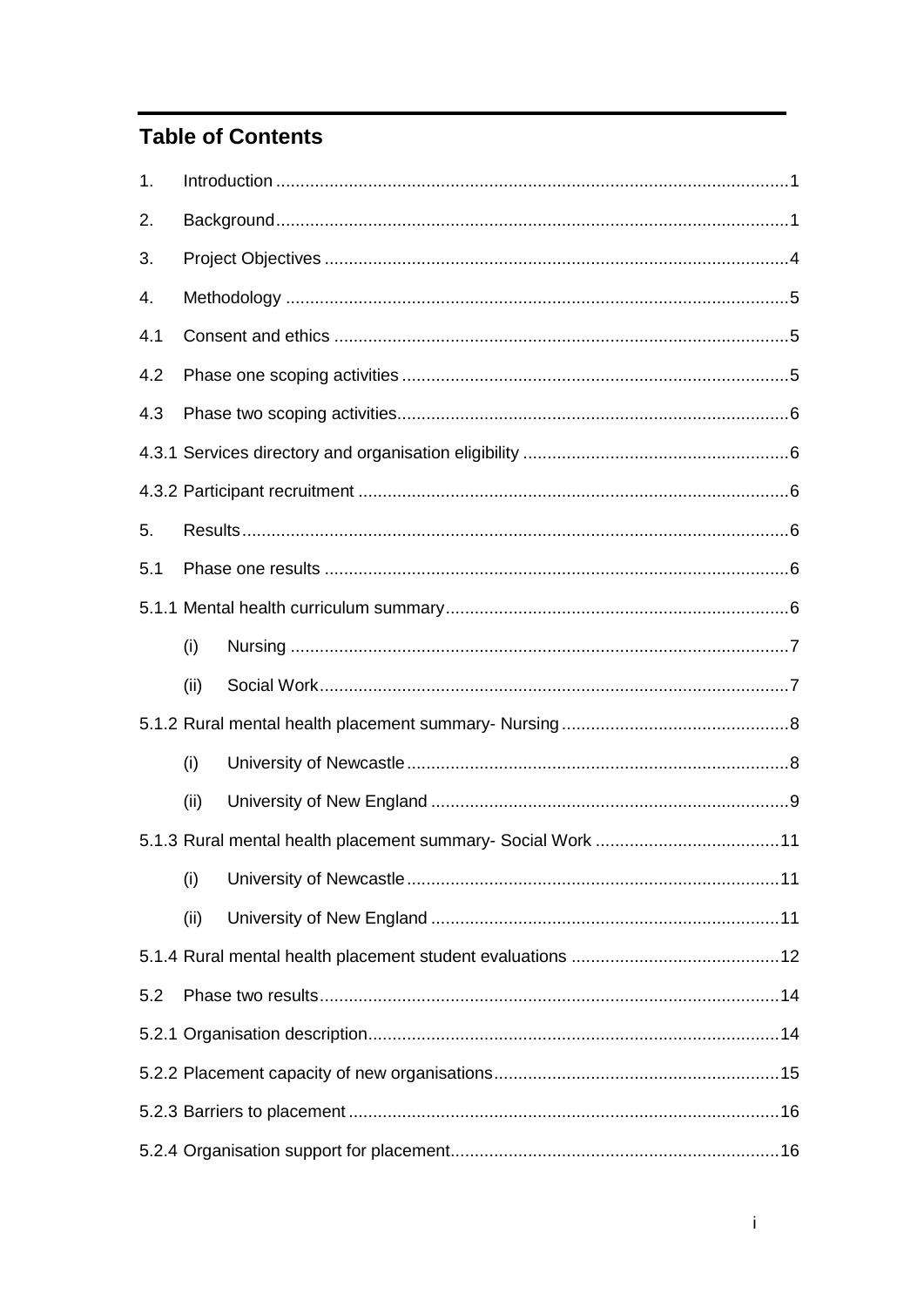|                |       | 5.2.5 Re-contextualising student learning in rural community-based mental health |  |
|----------------|-------|----------------------------------------------------------------------------------|--|
|                |       |                                                                                  |  |
|                | (i)   | What might be the components of the students learning requirements?17            |  |
|                | (ii)  |                                                                                  |  |
|                | (iii) | How might the learning be different in the context of rural mental health        |  |
|                |       |                                                                                  |  |
| 6.             |       |                                                                                  |  |
| 7 <sub>1</sub> |       |                                                                                  |  |
| 8.             |       |                                                                                  |  |
|                |       |                                                                                  |  |
|                |       |                                                                                  |  |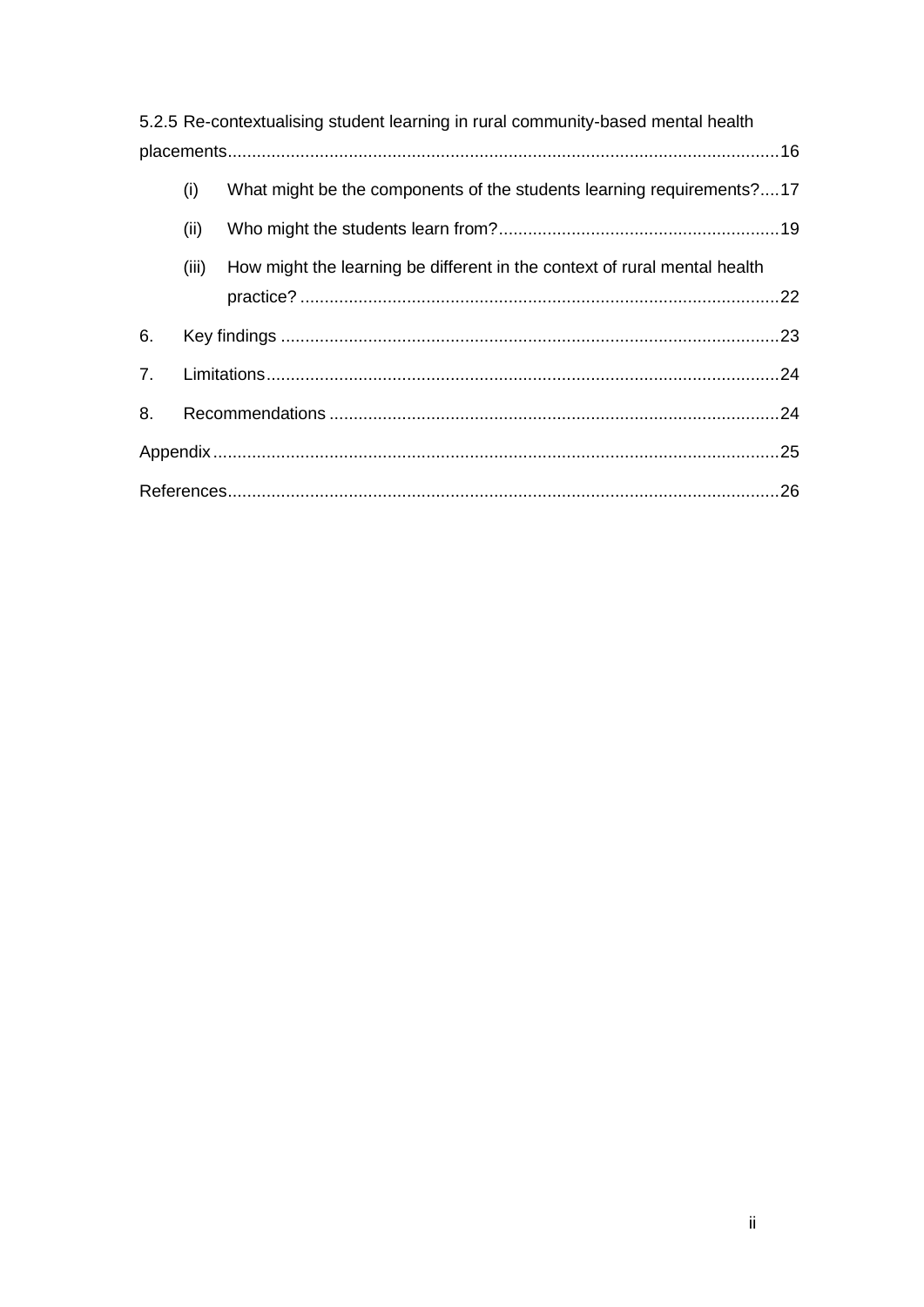# **List of Tables**

| Table 1: University of Newcastle- Nursing undergraduate rural placement 2015 9     |
|------------------------------------------------------------------------------------|
| Table 2: University of Newcastle-Nursing undergraduate rural placement 2014 9      |
| Table 3: University of New England- Nursing undergraduate rural placement 2015 10  |
| Table 4: University of New England-Nursing undergraduate rural placement 2014 . 10 |
| Table 5: University of Newcastle 2014-Social work undergraduate rural placement    |
| Table 6: University of New England-Social work undergraduate rural placement 2015  |
| Table 7: University of New England- Social work undergraduate rural placement      |
|                                                                                    |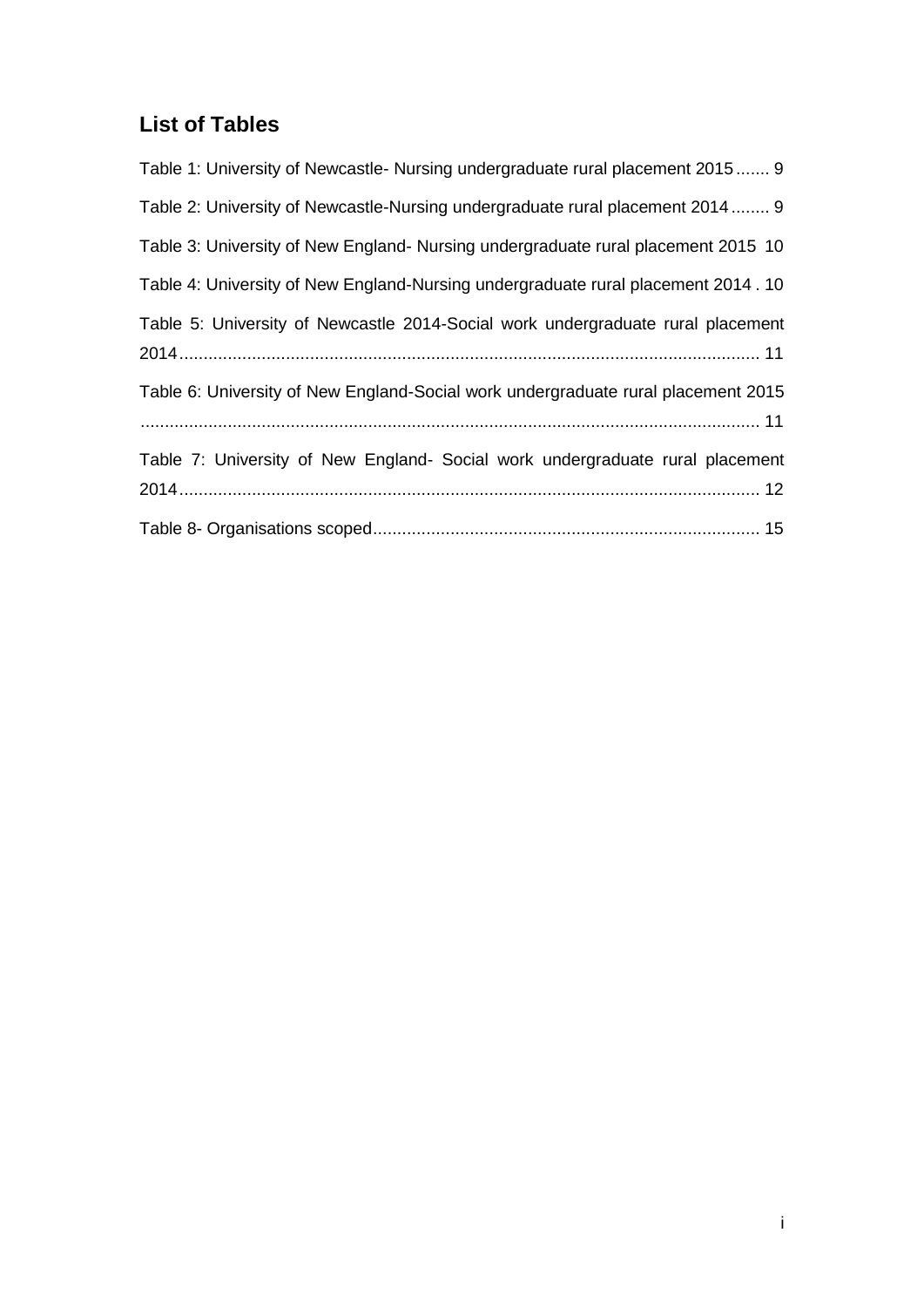# <span id="page-5-0"></span>**1. Introduction**

The project "Scoping novel rural mental health clinical placements for undergraduate nursing and social work students in Northern NSW" commenced in July 2015 through the support of grant funding provided by the Hunter and Coast Interdisciplinary Clinical Training Network (HCICTN). The project aimed to investigate rural mental health placements for nursing and social work students in Northern NSW with scoping conducted for the development of potential new mental health placement providers located in the rural community setting.

The research was conducted from the auspices of the University of Newcastle"s Department of Rural Health in Tamworth, with the research team comprising academics from UNE and UON. The study was completed in November 2015 with final recommendations defined to shape the future development of community-based rural mental health placements.

# <span id="page-5-1"></span>**2. Background**

In Australia, it is known 13% of the population is living with mental illness with more than 80% of people diagnosed with mental health problems falling into the spectrum of mild to moderate disorders (Australian Institute of Health and Welfare.2011). The 2014 Report of the National Review of Mental Health Programmes and Services identified however that mental health resources including the mental health workforce were higher in the acute spectrum of public healthcare, with the system failing to focus adequate attention on lower prevalence diagnosed mental health disorders within the community.

To reduce the increasing impact from mental illness within Australia, particularly in rural and remote areas where there is less availability of a specialised mental health workforce, strategies are required to enhance detection, prevention and care for people living with mental illness. Access to a well-trained mental health workforce that has the capability to deliver care within upstream services is one solution to achieve this with new health graduates being adequately provided the skills to intervene appropriately (Wynaden 2010). It is therefore important that universities contribute to the health workforce and ensure graduates have meaningful clinical experiences and develop positive attitudes towards the healthcare of people living with mental illness. This also presents a challenge for universities attempting to acquire sufficient rural and regional mental health placements as placement opportunities such as this are limited.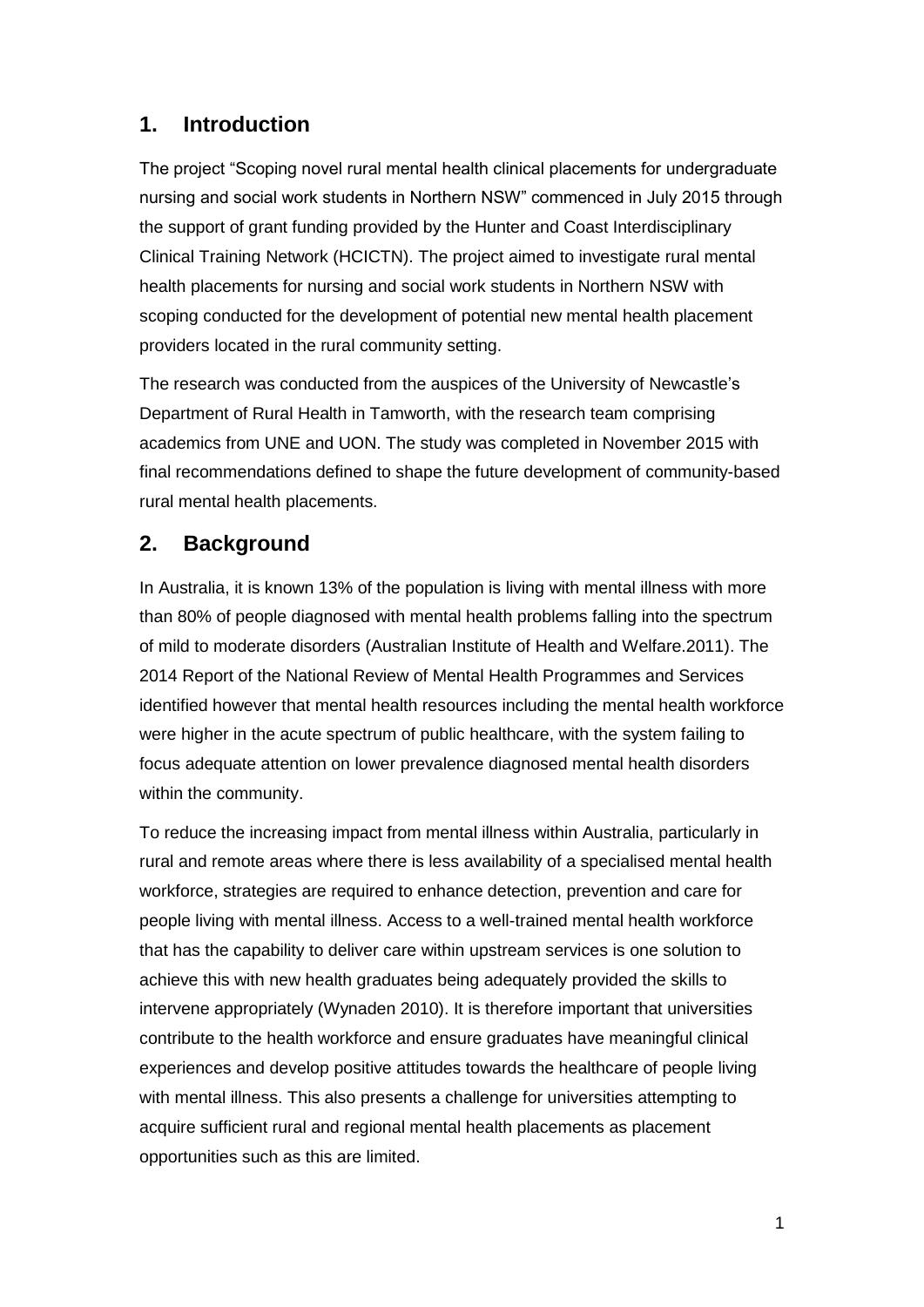Universities and leading mental health nursing academics have been concerned about the quality and quantity of mental health clinical placements throughout Australia for some time (Moxham, McCann, Usher, Farrell, & Crookes, 2011). In 2008, the Mental Health Nurse Education Taskforce was established to examine this issue and to reinforce the importance of nursing curricula to include mental health nursing, including clinical placement in mental health settings as a national priority (Mental Health Nurse Education Taskforce (MHNET, 2008).

Traditionally, most clinical education for health professional students has taken place in the teaching hospital, in partnership with the relevant disciplines in the University. Increasingly educators have questioned whether this style of clinical education gives students the breadth of clinical experience needed for provision of appropriate health care for all people in the community. Moving more of the curriculum into the community, where patients reside, and using the range of community services delivering patient care, is likely to broaden student clinical exposure (Thistlethwaite, Kidd, & Hudson, 2007).Rather than involvement in short episodes of inpatient mental health care, in the community students can be involved in health promotion and prevention, and chronic disease management while on placement in a communitybased organisations. In providing mental health care it is important to develop professionals with the attributes to promote and maintain community mental wellbeing, and cost-effectively prevent and/or manage the increasing problems associated to mental ill health.

Expanding the mental health professional education into the community should also include increasing clinical placement capacity. Clinical placements in rural and regional mental health settings are difficult to achieve for a range of reasons. First, there are fewer mental health services in rural and regional settings compared to metropolitan locations. Fewer mental health services result in fewer clinicians who are available to supervise clinical placements. Course accreditation requirements further limit the number of clinicians who are able to supervise students. For example, the Australian Nursing and Midwifery Accreditation Council (ANMAC) has stipulated that pre-registration nursing courses require that nursing students must be directly supervised by a registered nurse while in the clinical setting and this is linked to the scope of practice and competencies of both the student and the supervising registered nurse (Nursing and Midwifery Board of Australia, 2006).

2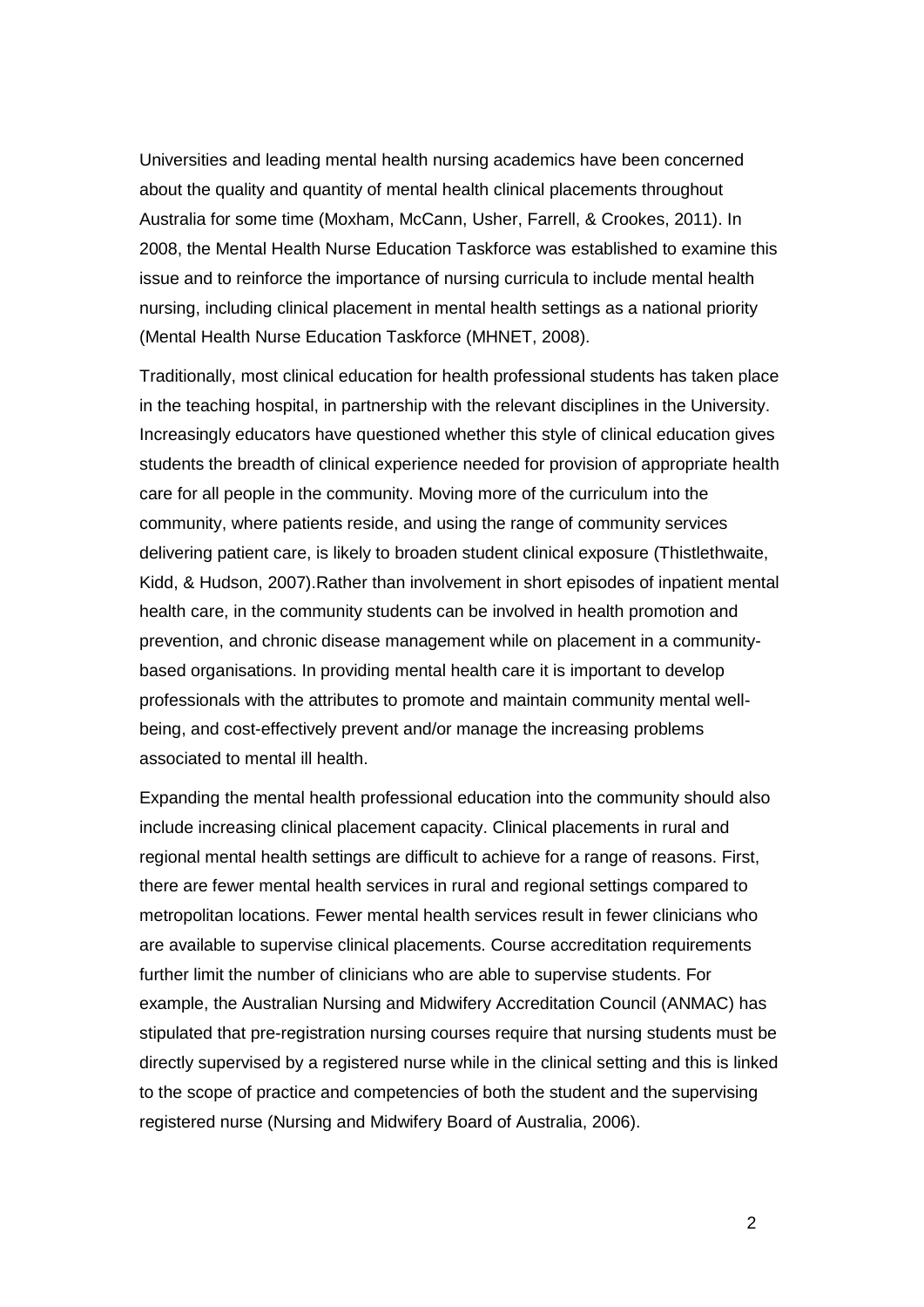In addition, many services in the study region are delivered via drive-in-drive-out (DIDO), fly-in-fly-out (FIFO), or using e-health and/or tele-health technologies with this mode set to increase in the future (New South Wales Health, 2012). This mode of delivery is usually fractional in nature, and thus limits the opportunity for students to work with a clinician to complete sufficient hours of clinical placement in the locations where these types of mental health services are delivered (Haslam McKenzie, 2013). Metropolitan-based telephone triage for mental health conditions contributes to another limitation for clinical placement experience in rural and regional centres, with a first contact to enter public mental health services accessed via this intake method (New South Wales Health, 2012) despite the relative dissatisfaction with these types of triage service by consumers (Elsom, Sands, Roper, Hoppner, & Gerdtz, 2013).

However, the literature suggests ways to improve the quality and quantity of regional and rural placements. In the case of nursing students, these include suggestions on how to prepare students for, and supplement, placement experiences. Examples are the recommendations that students undertake Mental Health First Aid (Jorm, Kitchener, Fischer, & Cvetkovski, 2010) as a prerequisite to their course (Happell, Wilson, & McNamara, 2014); that Universities supplement face-to-face clinical placement with simulated clinical experiences within the context of mental health nursing units or courses (Wilson & Hungerford, 2015); or that Universities and health providers collaborate to support clinical preceptorship mentoring and supervision using innovative digital technologies, such as shared platform virtual learning environments to enhance learning, teaching, and reflection (Paliadelis et al., 2014).

As regards social work, Renouf and Brand (2005) reported on Australian Association of Social Workers (AASW) data on social work education on mental health across schools of social work in Australia. The study found that: (ii) teaching of mental health knowledge and skills for social work is variable across the schools, ranging from solid to very limited; (ii) teaching and research in mental health within the schools appeared to depend heavily on the presence of qualified and interested staff; (iii) smaller schools offering generic programs, with no capacity for elective study in mental health, faced added problems in teaching specific mental health skills and knowledge; and schools of social work had to that point, been untouched by the concepts underpinning the education and training initiatives of the National Mental Health Strategy. The study gave rise to subsequent competency standards for social work practice in mental health being developed as well as minimal requirements for mental health to form part of the social work curriculum.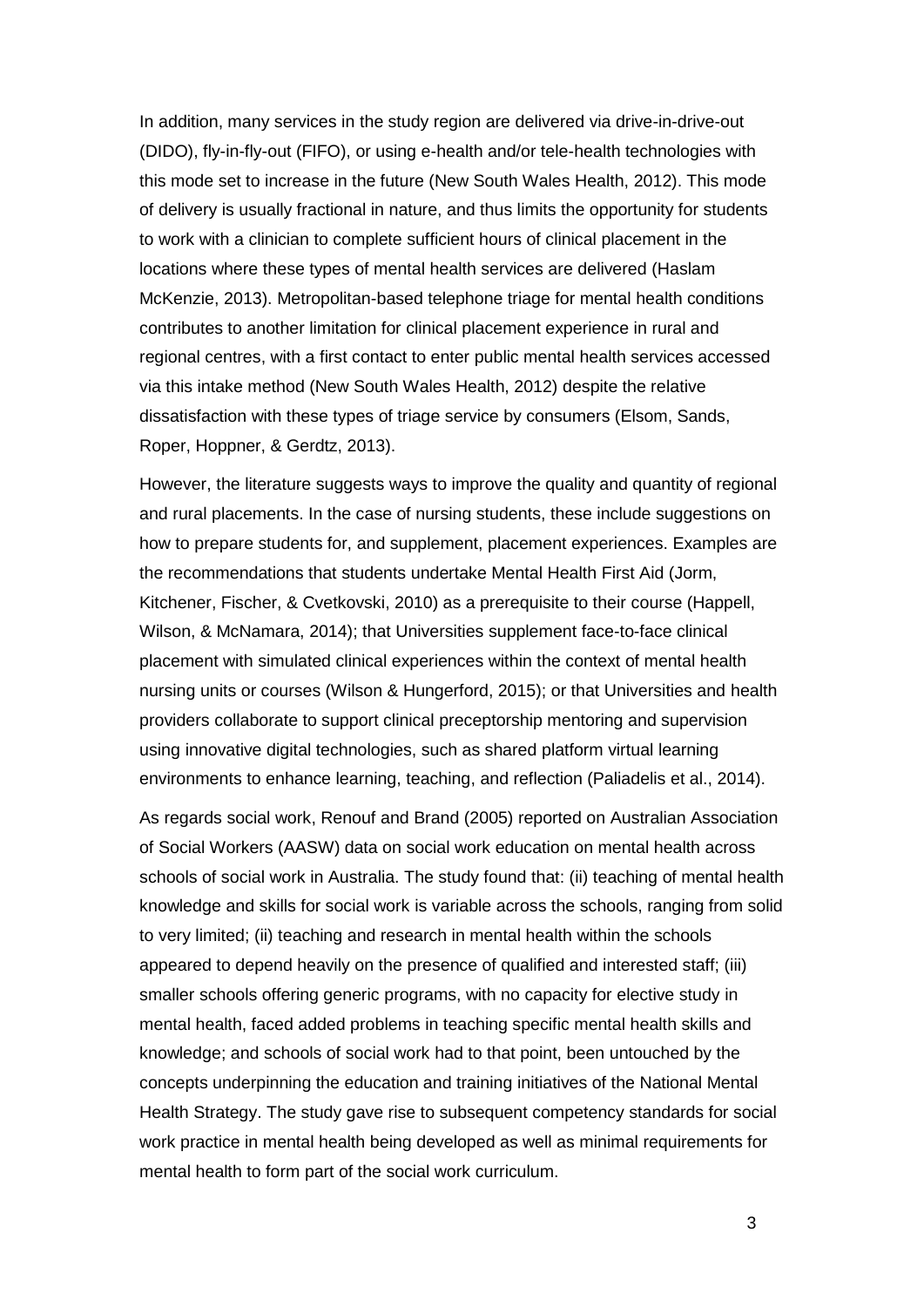Renouf and Brand (2005) also highlighted some key practice issues for social work in mental health including: (i) the need to establish a viable paradigm for practice; (ii) a more positive response to the challenge of evidence-based practice models; (iii) a national agenda for education and training; and (iv) the importance of working collaboratively with consumers and families in a way that valued their human rights and the lived experience of mental illness" (p. 419). This highlights social work"s key focus on service-user interests and rights and critical focus on the impact of changes in the mental health system, where "community caseworker positions tend to be filled by health professionals drawn from a broad range of disciplines, most commonly from nursing, psychology, social work, and occupational therapy, as well as Aboriginal mental health workers" (Health Workforce Australia, 2013, in Cosgrave et al., 2015, p. 3). Renouf and Bland (2005) note that social work has been an active player in major workforce projects addressing the need for competent health professionals and recognises the importance of field placements in social work education, and the unique character of social work in rural mental health settings.

By placing students in rural community-based services there is significant potential for both undergraduate nursing and social work students to benefit from learning in a way that provides a different focus through a different setting and rural geographical location, with the learning of clinical knowledge and skills closely linked to the needs of local health services and populations. To address the shortage and maldistribution of the mental health workforce, it is necessary to scope the capacity for expanded and new mental health educational settings.

#### <span id="page-8-0"></span>**3. Project Objectives**

This project aimed to scope *new* mental health clinical placements within rural community-based organisations for undergraduate nursing and social work students. The scoping occurred over four sites in Northern NSW within the jurisdiction of the University of Newcastle Department of Rural Health (UONDRH), and the School of Health, University of New England.

There were two phases to this scoping project: Phase 1 examined student and curriculum data and Phase 2 explored the perspectives of community-based rural organisations.

The project intended to:

1. Map the *quantity and quality* of current rural mental health placements, particularly with attention to location and setting.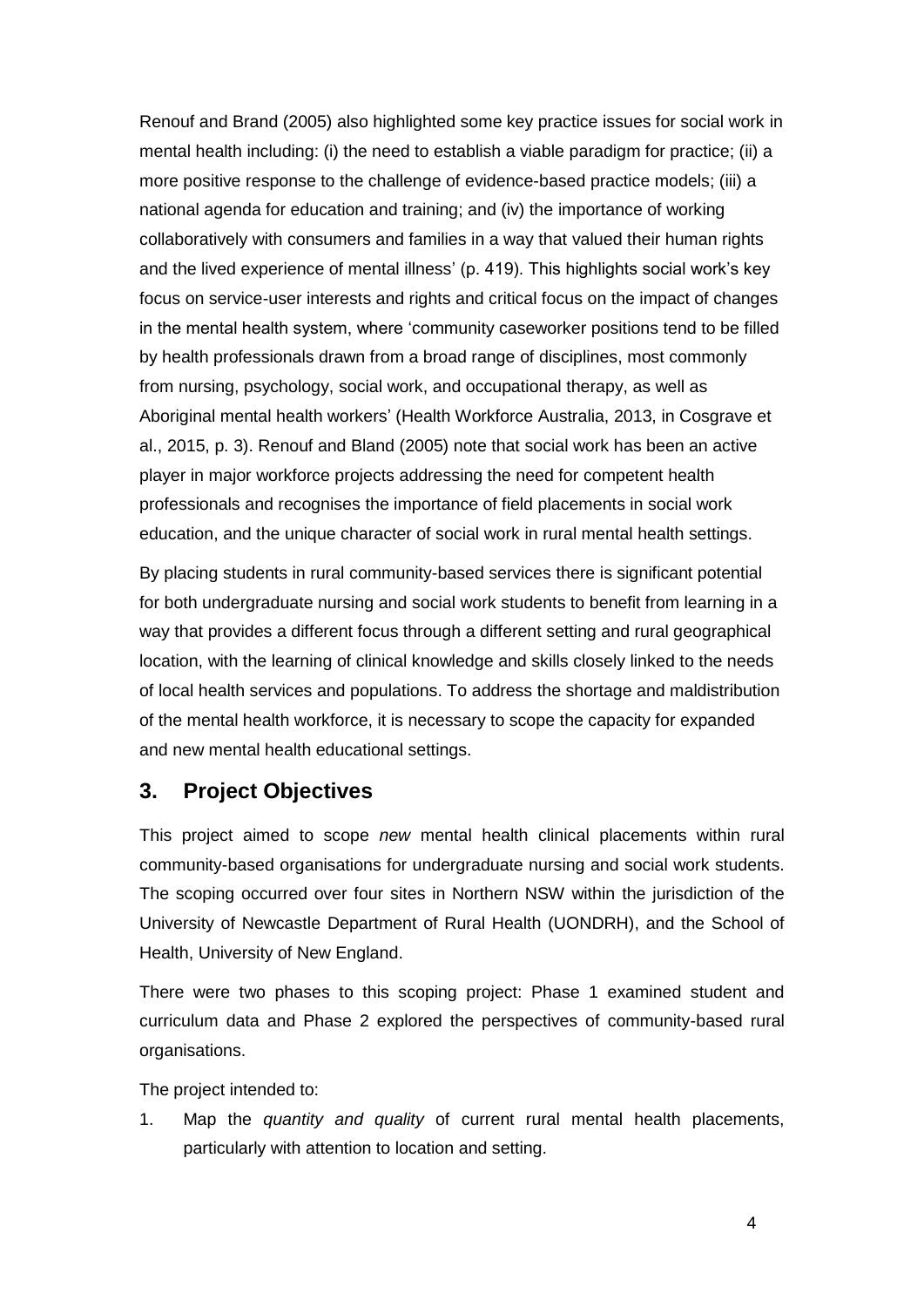- 2. Evaluate past clinical placements to determine evidence of student satisfaction and potentially assist in the planning processes for new placements.
- 3. Discuss with universities education providers to determine the number of nursing and social work students accessing rural mental health placements and to outline the structure of the mental health curriculum for both disciplines.
- 4. Scope rural community-based organisations that provide services to people experiencing symptoms of mental ill health as potential placements. The aim of this scoping was to explore different organisational views as to their capacity to provide placements. Qualitative data was gathered to assist in defining the requirements for student learning in these new settings.

# <span id="page-9-0"></span>**4. Methodology**

# <span id="page-9-1"></span>**4.1 Consent and ethics**

Ethics approval was obtained through the University of Newcastle Human Research Ethics Committee. Scoping tools for the qualitative aspects of the study were developed for inclusion in this application including the (i) Interview Questions and (ii) Focus Group questions (see Appendix i and ii).

Approval was granted for all aspects of the projects scoping activities to proceed (H-2015-0310).

# <span id="page-9-2"></span>**4.2 Phase one scoping activities**

In order to map the quantity and quality of mental health placements data was sourced from relevant databases including ClincConnect, StarRez, and Nustar. ClincConnect is an internet based tool that assists NSW health facilities and universities to coordinate and manage clinical placements. NuStar is the UON database for student enrolment and records, while StarRez is the student placement and accommodation database for the UONDRH. Student placement evaluation reports were also extracted from the UONDRH survey database.

Data was obtained for mental health placements that occurred during 2014 and 2015 to provide a comparison of student numbers and placement location.

Data relating to specific aspects of the curriculum for nursing and social work students was also obtained through liaison with UON and UNE academic staff, university Clinical Coordination Units and field education officers.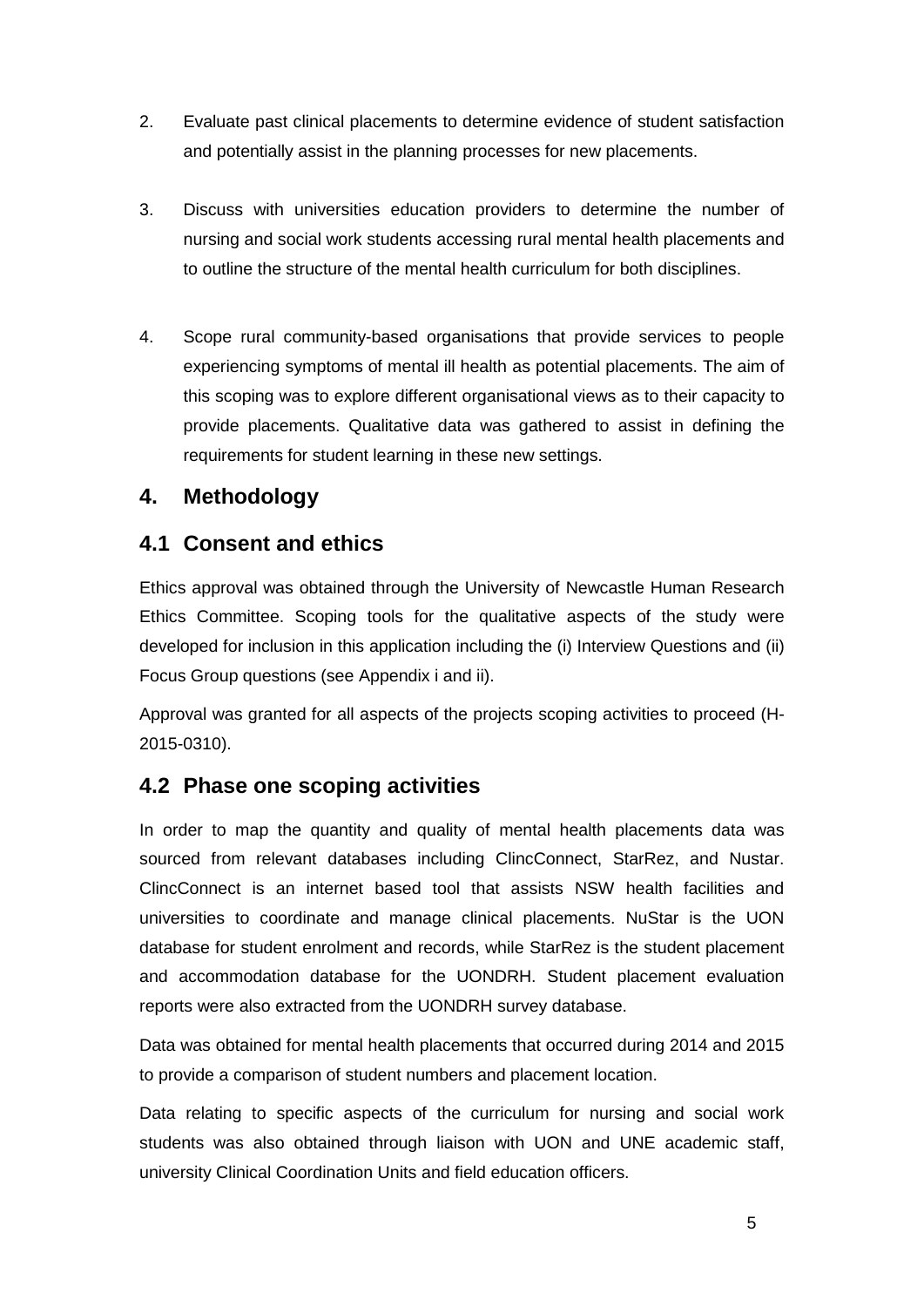# <span id="page-10-0"></span>**4.3 Phase two scoping activities**

### <span id="page-10-1"></span>**4.3.1Services directory and organisation eligibility**

To effectively include all eligible agencies suitable for the review within the criteria of the project, an Organisation Services Directory was developed. Service information was gathered and informed by the research team"s collective personal knowledge of clinical services in the region, and further searches were undertaken to locate and include information from regional council community directories, existing community mental health services directories, recommendations from other organisations and relevant internet directories.

Organisation eligibility for inclusion was determined by selecting community-based organisations that (a) provided direct mental health interventions with their primary focus as working with people referred specifically with a mental health problem; or (b) organisations that who did not identify exclusively as a mental health organisation, but who assisted a high percentage of their clients with coexisting mental health concerns as a regular provision in their usual service delivery...

#### <span id="page-10-2"></span>**4.3.2Participant recruitment**

Participants were recruited initially by phone contact, and then later contact was by email. Information sheets about the project were provided to eligible participants and informed consent was gained prior to the commencement of interviews. Participants were invited to contribute their views either through either an individual semistructured interview, or by attending a scheduled focus group.

All interviews were audio recorded.

# <span id="page-10-3"></span>**5. Results**

## <span id="page-10-4"></span>**5.1 Phase one results**

#### <span id="page-10-5"></span>**5.1.1Mental health curriculum summary**

Liaison with university Clinical Coordination Units, field education officers, and academic staff occurred across two disciplines at the UON and UNE. It was revealed that nursing and social work placement course structures are in many ways similar based on their national standards and guidelines, however there was some differences around the timing of mental health content and placement in the curriculum, the number of compulsory units and the coordination of placements.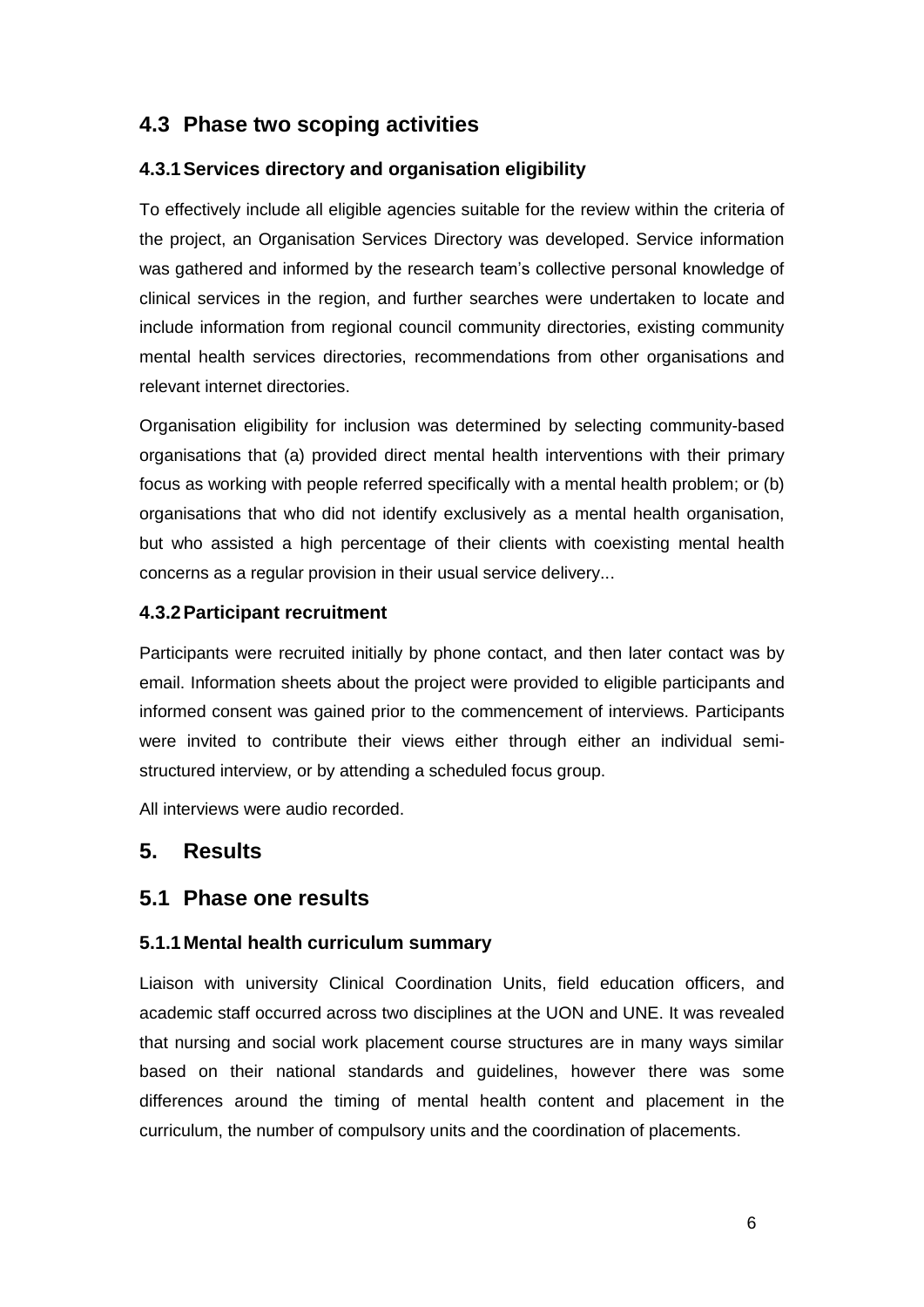#### <span id="page-11-0"></span>**(i) Nursing**

The UON Bachelor of Nursing (BN) degree requires students to complete 800 hours of clinical experience in accordance with ANMAC requirements. Clinical experiences are usually divided across semesters in relation to the clinical unit, year of enrolment and semester of the degree program. The core units for professional practice in mental health nursing occur as a two week placement (80 hours) in the second (compulsory/core) and third year (Elective) of the degree (units are offered in both semesters), as either a mental health or aged care setting. During scoping it was identified that these placements generally occur in public health facilities and community-based opportunities were very limited. The UON BN in 2015 has approximately 1931 students enrolled across the BN program and three campuses; in second year where the mental health core course resides across campuses there are approximately 500 students.

The UNE pre-registration courses Bachelor of Nursing and Master of Nursing Practice, requires that students complete 880 hours of clinical practice in total. This is undertaken in a variety of health service settings across all trimesters, however most of the placement load falls within trimesters one and two each year. Clinical practice is normally organised in block placements of two to four weeks throughout the six trimesters of the course. Students must successfully complete a compulsory mental health practice placement in a mental health setting for 80 hours in the second year of their program. There was a total of 226 students who attended clinical placement in 2015. The total number of students placed in a rural location was 52.

Coordination of mental health placements for nursing students at both universities is arranged through ClinConnect with significant barriers identified that are specific to providing a rural mental health placement. Insufficient numbers of placement sites and appropriately qualified on-site supervisors were identified as being the most challenging to overcome.

#### <span id="page-11-1"></span>**(ii) Social Work**

The UON undergraduate social work degree requires students to complete two student placements of 490 hours each which occur in the third and fourth year of the Bachelor of Social Work degree, in keeping with the Australian Association of Social Workers' (AASW) education standards. UON does not have a designated compulsory mental health placement, however outlines that students learning of mental health issues occurs across many placement opportunities due to the high prevalence of people living with mental illness in the community. The UON uses

7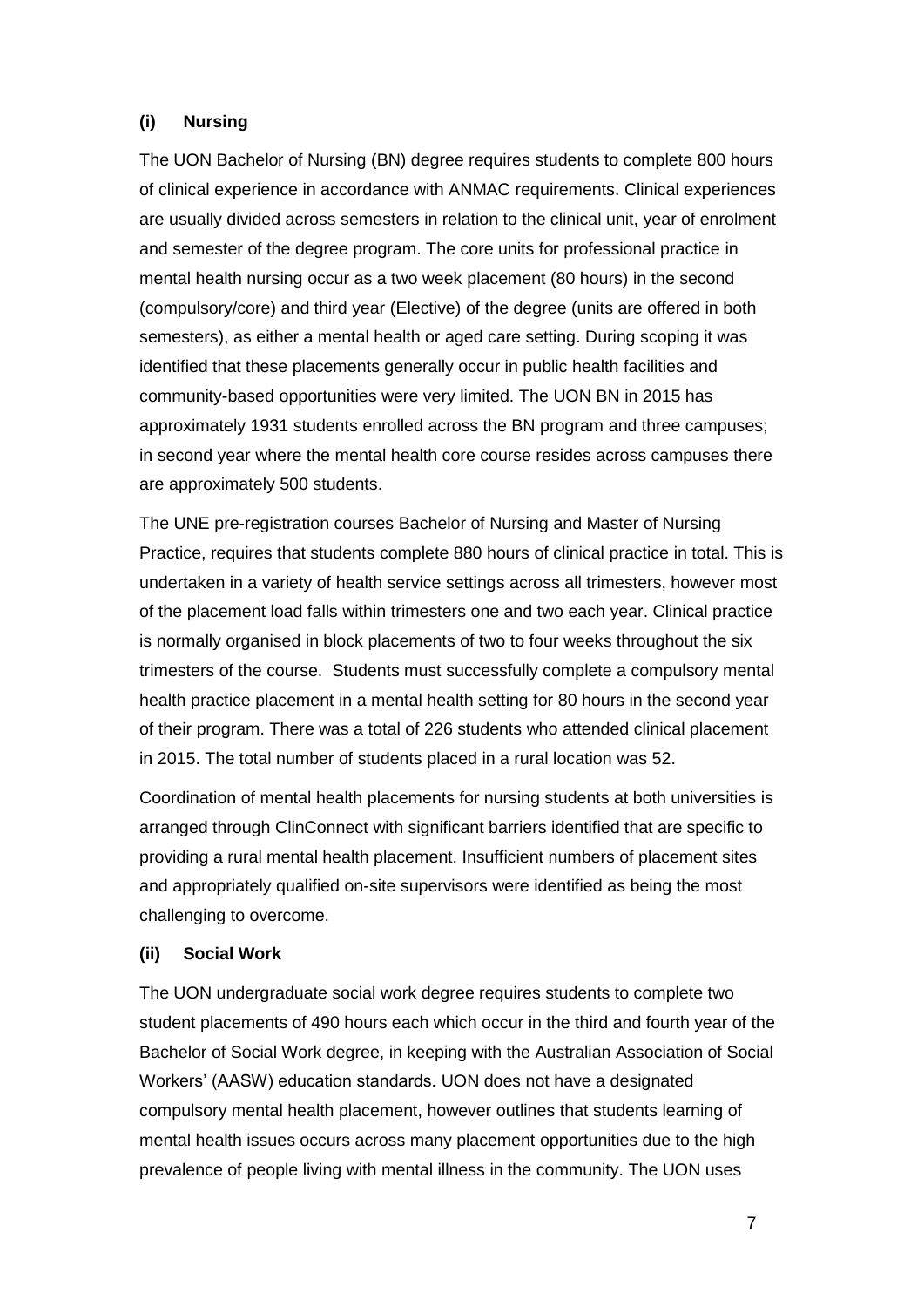inpatient and community mental health placements; it was reported in participant interviews that they predominantly use the acute mental health services.

The UNE requires all students to complete 1000 hours of field placement across two separate field placement units, one in the third year of 450 hours and the second of 550 hours in the fourth year. UNE outline that approximately five percent of their social work students attended a rural mental health placement.

With regard to social work at the UON, there is no requirement for students to undertake a dedicated or compulsory "mental health" placement, as mental health issues exist in the context of most social work placements. A "mental health" placement is seen as one offered by an agency or organisation whose key business activity is mental health, such as inpatient and community mental health placements in NSW.

Students do have the option of participating in a community-based placement that is not a NSW health facility and where mental health is the key focus of work (e.g. Richmond Fellowship). Barriers to accessing placement in rural areas relates to the availability of accommodation, student willingness to "go rural" and access to qualified supervisors.

#### <span id="page-12-0"></span>**5.1.2Rural mental health placement summary- Nursing**

#### <span id="page-12-1"></span>**(i) University of Newcastle**

The 2015 UON placement locations occurred between two inpatient mental health units with relatively equal distribution of students across both sites. Public health community-based placements were offered to students across three key sites. There was a minimal increase in numbers (7 students) in 2015. Mental health placements occurred across both semesters with the larger percentage of placements occurring in semester 1. There were no placements at the Armidale site for 2015, as had been the case for 2014 (see table 1 and 2).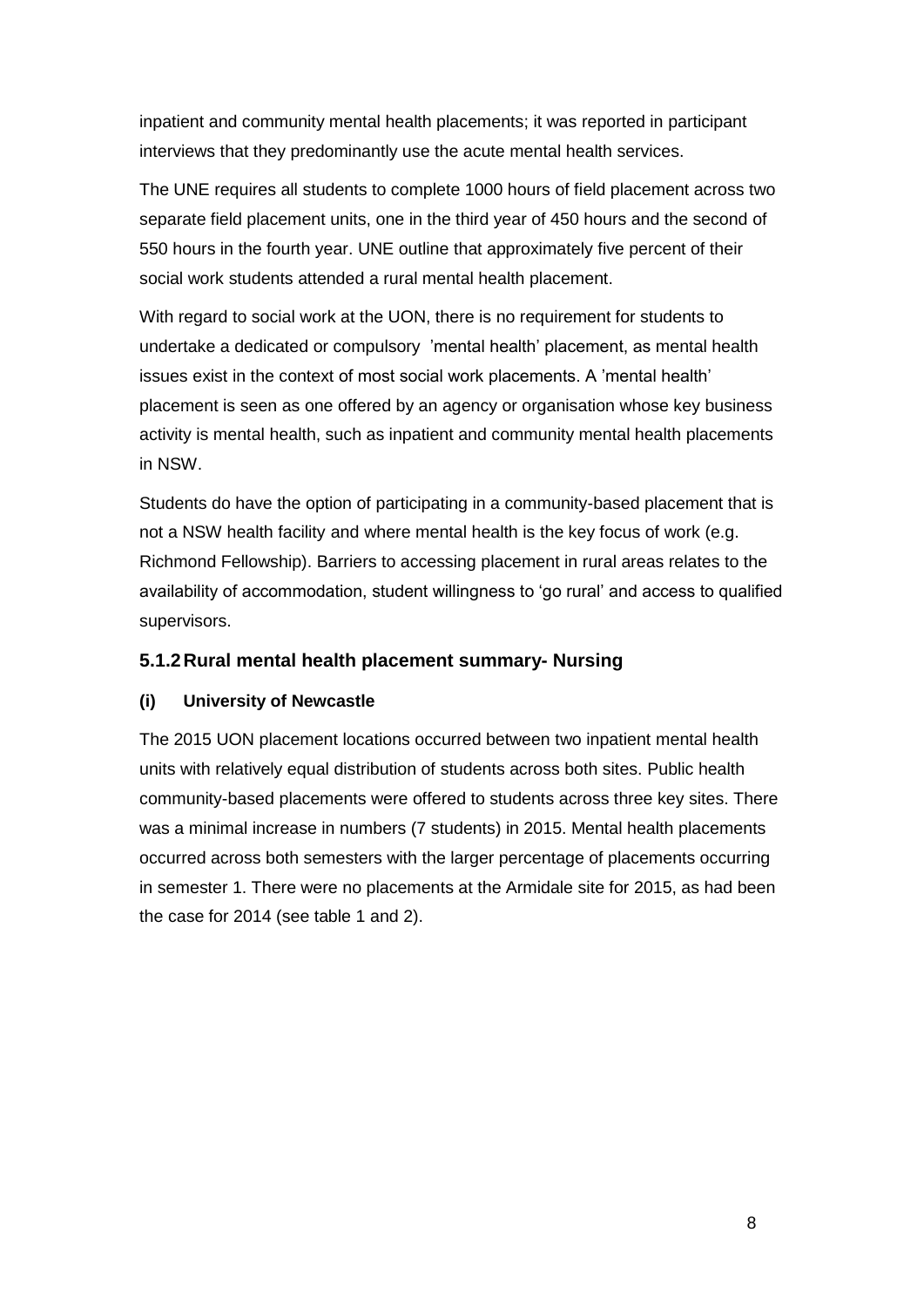| Location        | <b>Facility</b>                            | Semester 1 UON<br><b>Nursing student</b><br>numbers | Semester 2 UON<br><b>Nursing student</b><br>numbers |
|-----------------|--------------------------------------------|-----------------------------------------------------|-----------------------------------------------------|
| <b>Tamworth</b> | Banksia Mental Health Inpatient Unit       | 12                                                  | $\overline{4}$                                      |
|                 | <b>Community Mental Health</b>             | 6                                                   | $\overline{2}$                                      |
| Taree           | Taree Mental Health Inpatient Unit         | 12                                                  | 5                                                   |
|                 | <b>Community Mental Health</b>             | 7                                                   | 1                                                   |
| <b>Forster</b>  | <b>Community Mental Health</b>             | 4                                                   | Nil                                                 |
| Total           |                                            |                                                     |                                                     |
| semester        |                                            | 41 students                                         | 12 students                                         |
|                 | Total students placed across all sites: 53 |                                                     |                                                     |

#### *Table 1: University of Newcastle- Nursing undergraduate rural placement 2015*

*Table 2: University of Newcastle-Nursing undergraduate rural placement 2014*

| Location                                 | <b>Facility</b>                      | Semester 1 UON<br><b>Nursing student</b><br>numbers | <b>Semester 2 UON</b><br><b>Nursing student</b><br>numbers |  |
|------------------------------------------|--------------------------------------|-----------------------------------------------------|------------------------------------------------------------|--|
| <b>Tamworth</b>                          | Banksia Mental Health Inpatient Unit | 5                                                   | 5                                                          |  |
|                                          | <b>Community Mental Health</b>       | 1                                                   | 2                                                          |  |
| <b>Armidale</b>                          | Clarke Centre                        | 3                                                   | 5                                                          |  |
|                                          | <b>Community Mental Health Team</b>  | $\Omega$                                            | $\overline{2}$                                             |  |
| Taree                                    | Taree Mental Health Inpatient Unit   | 10                                                  | 10                                                         |  |
|                                          | <b>Community Mental Health</b>       | 1                                                   | 2                                                          |  |
| Total                                    |                                      |                                                     |                                                            |  |
| semester                                 |                                      | 20 students                                         | 26 students                                                |  |
| Total students placed across all sites : |                                      |                                                     |                                                            |  |
| 46                                       |                                      |                                                     |                                                            |  |

#### <span id="page-13-0"></span>**(ii) University of New England**

Placements sites for UNE nursing students in 2015 were provided across nine individual rural sites with a significant proportion of placements occurring within the community setting (51%). Placements for 2014 showed that there were slightly less placement sites than 2015 with seven sites accepting student placements and slightly less overall ratio of students attending community health settings (45%). This percentage most likely occurs due to the UNE geographical location being situated in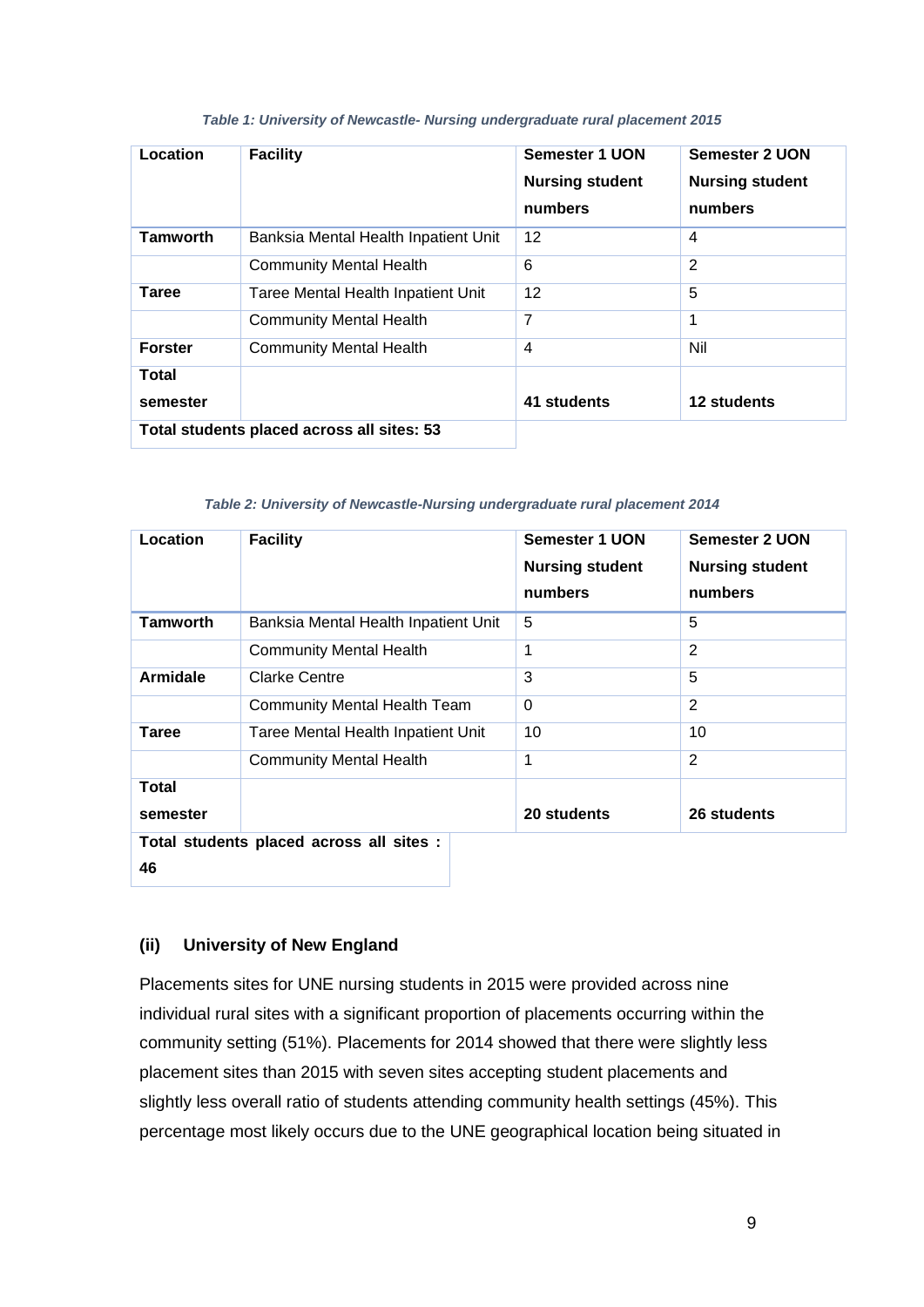the rural context and potentially having close connections and opportunity to access smaller rural based community mental health teams.

Almost all placements for mental health occurred in the second half of the year during trimester 2 for both 2014 and 2015 (see table 3 and 4).

| Location          | <b>Facility</b>                            | <b>Trimester 1 UNE</b><br><b>Nursing student</b><br>numbers | <b>Trimester 2 UNE</b><br><b>Nursing student</b><br>numbers |
|-------------------|--------------------------------------------|-------------------------------------------------------------|-------------------------------------------------------------|
| <b>Tamworth</b>   | Banksia Mental Health Inpatient Unit       | $\Omega$                                                    | $\overline{7}$                                              |
|                   | <b>Community Mental Health</b>             | $\Omega$                                                    | 4                                                           |
| <b>Armidale</b>   | Clarke Centre                              | 1                                                           | 10                                                          |
|                   | <b>Community Mental Health</b>             | $\Omega$                                                    | 5                                                           |
| <b>Glen Innes</b> | <b>Community Mental Health</b>             | $\Omega$                                                    | $\overline{2}$                                              |
| Gunnedah          | <b>Community Mental Health</b>             | $\overline{0}$                                              | $\overline{2}$                                              |
| <b>Inverell</b>   | <b>Community Mental Health</b>             | $\Omega$                                                    | $\overline{2}$                                              |
| <b>Moree</b>      | <b>Community Mental Health</b>             | $\Omega$                                                    | $\overline{4}$                                              |
| <b>Narrabri</b>   | <b>Community Mental Health</b>             | $\Omega$                                                    | 1                                                           |
| <b>Forster</b>    | <b>Community Mental Health</b>             | $\Omega$                                                    | 1                                                           |
| <b>Taree</b>      | Taree Mental Health Inpatient Unit         | $\Omega$                                                    | 5                                                           |
|                   | <b>Community Mental Health</b>             | $\Omega$                                                    | 3                                                           |
| <b>Total</b>      |                                            |                                                             |                                                             |
| semester          |                                            | 1 student                                                   | 46 students                                                 |
|                   | Total students placed across all sites: 47 |                                                             |                                                             |

*Table 3: University of New England- Nursing undergraduate rural placement 2015*

*Table 4: University of New England-Nursing undergraduate rural placement 2014*

| Location        | <b>Facility</b>                      | <b>Trimester 1 UNE</b><br><b>Nursing student</b><br>numbers | <b>Trimester 2 UNE</b><br><b>Nursing student</b><br>numbers |
|-----------------|--------------------------------------|-------------------------------------------------------------|-------------------------------------------------------------|
| <b>Tamworth</b> | Banksia Mental Health Inpatient Unit | 2                                                           | 4                                                           |
|                 | <b>Community Mental Health</b>       | 1                                                           | $\overline{2}$                                              |
| Armidale        | Clarke Centre                        | 1                                                           | 3                                                           |
|                 | <b>Community Mental Health</b>       | $\Omega$                                                    | 4                                                           |
| <b>Inverell</b> | <b>Community Mental Health</b>       | $\Omega$                                                    | 3                                                           |
| <b>Moree</b>    | <b>Community Mental Health</b>       | $\Omega$                                                    | 3                                                           |
| Narrabri        | <b>Community Mental Health</b>       | $\Omega$                                                    | $\overline{2}$                                              |
| <b>Forster</b>  | <b>Community Mental Health</b>       | $\Omega$                                                    | $\overline{2}$                                              |
| Taree           | Taree Mental Health Inpatient Unit   | $\Omega$                                                    | 4                                                           |
| Total           |                                      |                                                             |                                                             |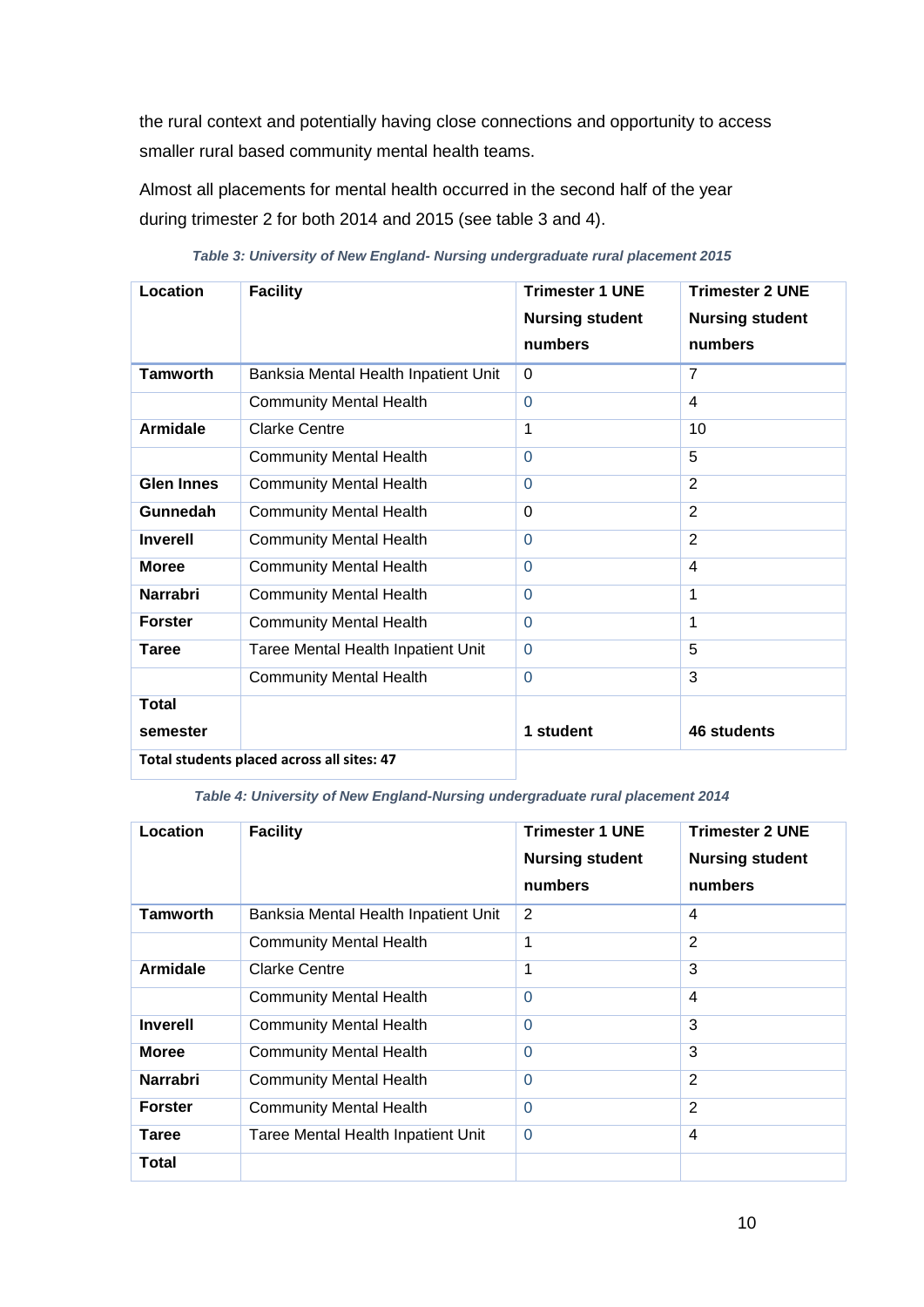| semester                                    |  | 4 students | 27 students |
|---------------------------------------------|--|------------|-------------|
| Total students placed across all sites : 31 |  |            |             |

### <span id="page-15-0"></span>**5.1.3Rural mental health placement summary- Social Work**

#### <span id="page-15-1"></span>**(i) University of Newcastle**

ClinConnect data relating to clinical placements occurring within public mental health facilities for social work students reflect one placement occurred in 2014 with no students identified attending a rural mental health placement in 2015 (see table 5).

*Table 5: University of Newcastle 2014-Social work undergraduate rural placement 2014*

| Location                 | <b>Facility</b>                           | Semester 1 UON<br><b>Social Work</b><br>student numbers | <b>Semester 1 UON</b><br><b>Social Work</b><br>student numbers |
|--------------------------|-------------------------------------------|---------------------------------------------------------|----------------------------------------------------------------|
| <b>Tamworth</b>          | Banksia Mental Health Inpatient Unit      | 1                                                       |                                                                |
| <b>Total</b><br>semester |                                           | 1 student                                               | 1 student                                                      |
|                          | Total students placed across all sites: 2 |                                                         |                                                                |

## <span id="page-15-2"></span>**(ii) University of New England**

Placements conducted between 2014 and 2015 showed six social work students competed a placement within the four selected rural sites. A majority of these placements occurred within 2015 (see tables 6 and 7).

*Table 6: University of New England-Social work undergraduate rural placement 2015*

| Location          | <b>Facility</b>                           | <b>Semester 1 UNE</b><br><b>Social Work</b><br>student numbers | <b>Semester 2 UNE</b><br><b>Social Work</b><br>student numbers |
|-------------------|-------------------------------------------|----------------------------------------------------------------|----------------------------------------------------------------|
| <b>Tamworth</b>   | Banksia Mental Health Inpatient Unit      | 1                                                              |                                                                |
|                   | Community Mental Health (incl.<br>CAMHS)  |                                                                | 3                                                              |
| <b>Armidale</b>   | <b>Community Mental Health</b>            | 1                                                              |                                                                |
| Total<br>semester |                                           | 2 students                                                     | 3 students                                                     |
|                   | Total students placed across all sites: 5 |                                                                |                                                                |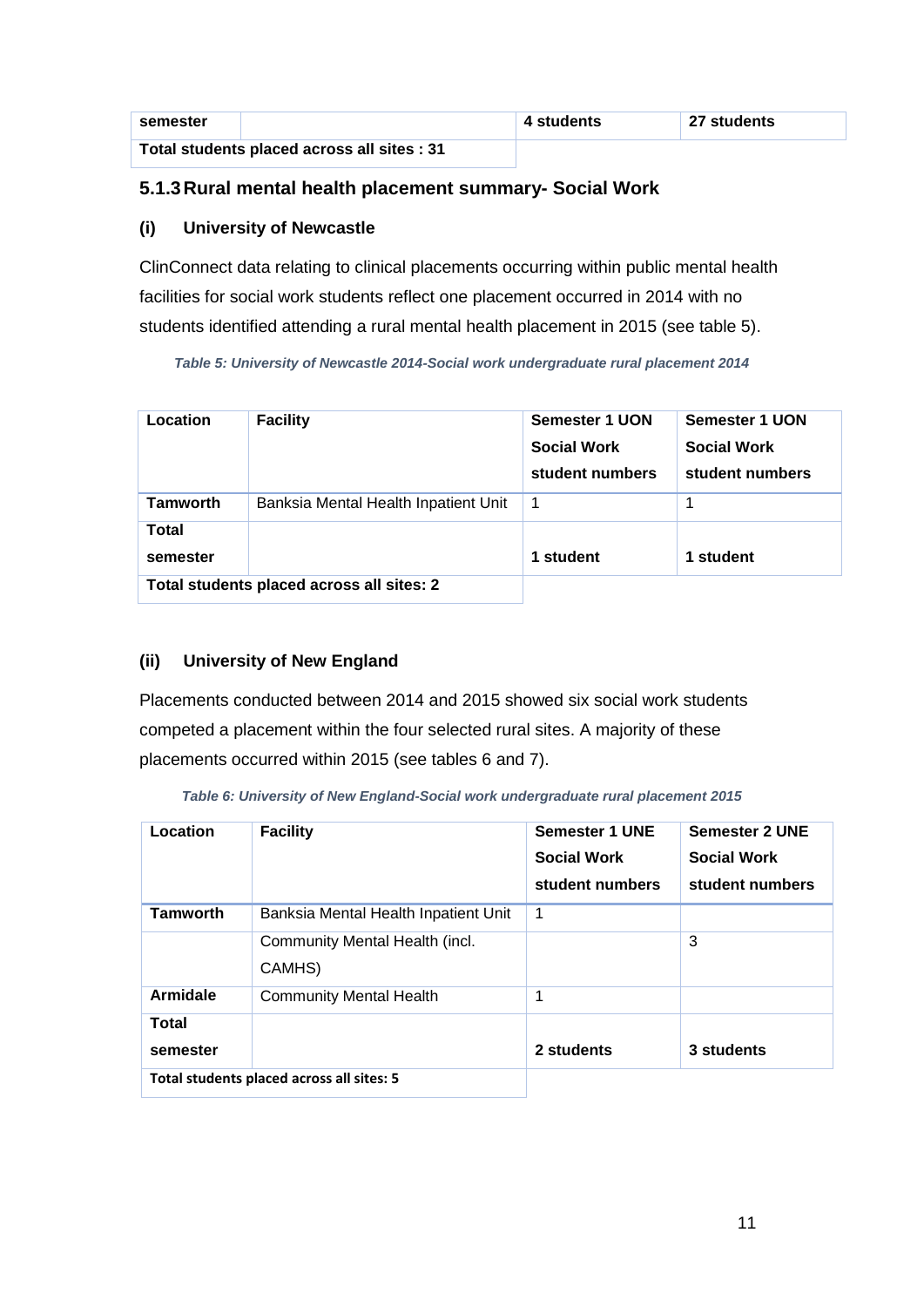#### *Table 7: University of New England- Social work undergraduate rural placement 2014*

| Location        | <b>Facility</b>                           | <b>Semester 1 UNE</b><br><b>Social Work</b><br>student numbers | <b>Semester 2 UNE</b><br><b>Social Work</b><br>student numbers |
|-----------------|-------------------------------------------|----------------------------------------------------------------|----------------------------------------------------------------|
| <b>Inverell</b> | <b>Community Mental Health</b>            | 0                                                              |                                                                |
| <b>Total</b>    |                                           |                                                                |                                                                |
| semester        |                                           | <b>Nil</b>                                                     | 1 student                                                      |
|                 | Total students placed across all sites: 1 |                                                                |                                                                |

## <span id="page-16-0"></span>**5.1.4Rural mental health placement student evaluations**

All health students attending a UONDRH placement are asked to complete a placement evaluation survey upon finishing their rural placement. Questions specific to the demographics of placement include; (i) satisfaction with orientation (ii) range and variety of learning experiences (iii) satisfaction with support provided by UONDRH (iv) satisfaction with workplace supervision (v) access to educational resources (vi) accommodation and (vii) intention to live rurally on graduation.

Student evaluation data was extracted from the UONDRH student evaluation database for UON nursing students who had completed a rural mental health placement in 2015. A total of 25 students" out of 53 completed a post placement evaluation (47% response rate).

The demographic data for students who completed a survey is summarised as follows:

- 100% of students were female
- Age ranges were predominantly between 19-23 years (13 students), with 6 students between 25-39 years and 6 students were 39 years and over.
- Distribution of students between sites was relatively even with 14 students attending placement at Taree and 11 at Tamworth.
- 10 students reported never having lived in a rural location before however 10 students also reported having lived in a rural location for 10 years or more. The remaining 5 students reported spending between 1-9 years in a rural location.
- 10 students had previously undertaken a mental health placement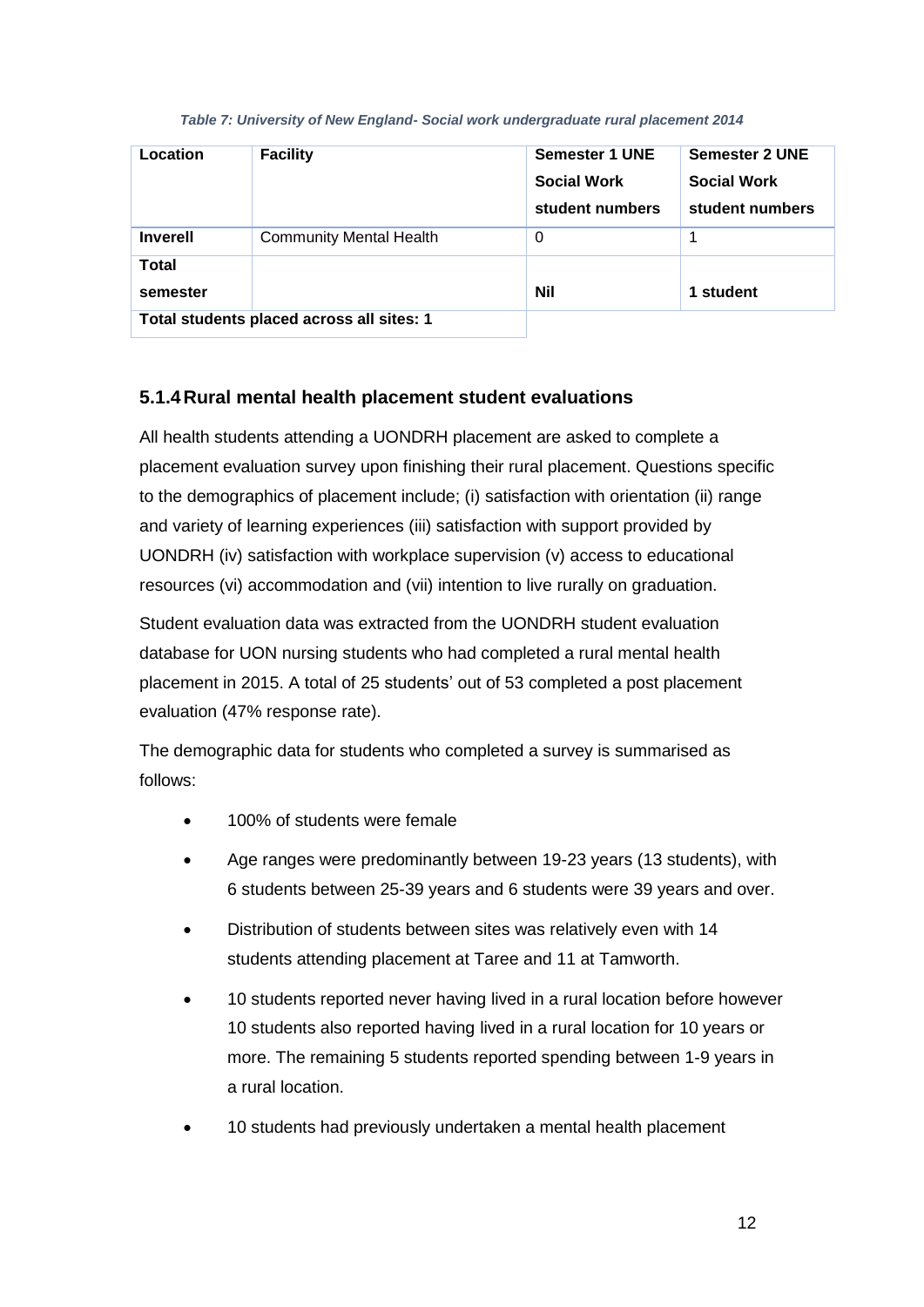Qualitative data from the student UONDRH surveys was also examined where students were asked a series survey questions relating to a variety of aspects of their placement. Results from two questions were selected from the student surveys where they were asked what what they liked about their placements and what they felt could be improved. Students reported the aspects they enjoyed the most were increased opportunity to learn, exposure to working with mental health clients and experiencing work as part of a team. The negative aspects of placement overwhelmingly related to the lack of support from university staff and inadequate orientation to prepare for placement.

The following quotes reflect the student"s positive and negative views about their placement.

#### **What were the things you enjoyed most about your placement?**

*"The amount of opportunity that was provided at a rural hospital (more than an urban hospital such as John hunter)."-Student 2*

*"I loved the rural environment, the accommodation and hospital. Most of all I really loved the team I worked with on placement, they were really supportive and taught me so much. They really showed me what a good team is and it's the best I've seen so far. Best placement I've had"- Student 7*

*"Experiencing a different side of nursing, finding it confronting yet extremely educational"- Student 22*

*"Experiencing what it was like in a mental health inpatient unit and being able to put aside my pre-conceptions about mental health. Meeting the nursing staff in the mental health inpatient unit and observing how well they work as a team"- Student 14* 

*"Getting out in the community with mental health… in community MH taught me more in 3 days than I learnt over the whole 2 weeks"- Student 12*

*"Because there was only a small number of students I was able to get more opportunities to put theoretical knowledge into practice and develop new skills"- Student 21*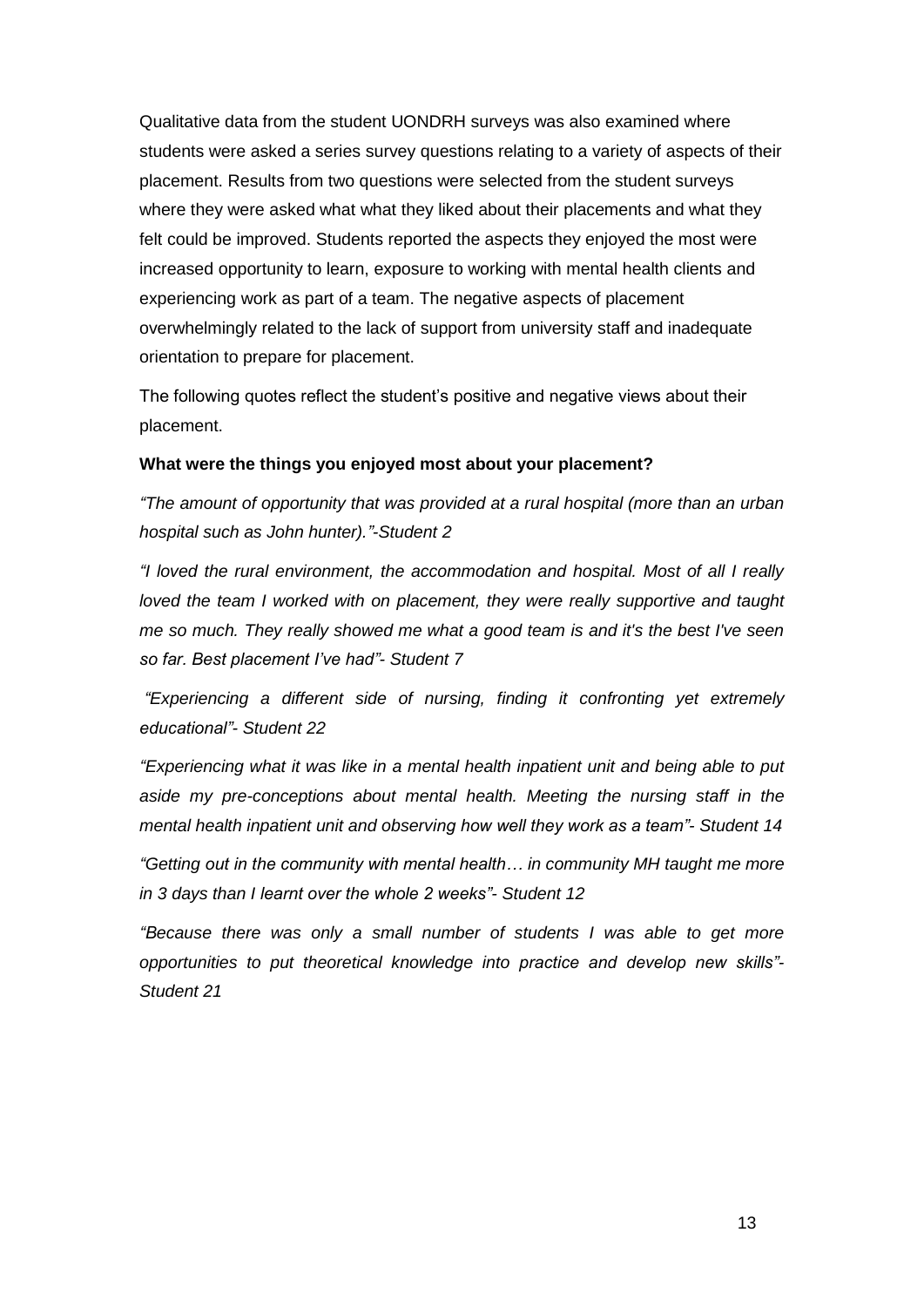#### **Do you have any suggestions to improve these placements?**

*"I had no input from or any opportunity to debrief with the facilitator and I was not well prepared for the placement at all. For the first few days I was quite scared and unsettled due to the lack of prep and support."- Student 3*

*"The organisation was quite poor. I didn't have a facilitator employed by the university and I spent a lot of time sitting around reading research because nothing had been planned for me to do."- Student 11*

*"I experienced little interaction with my facilitator and was unable to contact my supervisor/ facilitator when I needed I also had my orientation 2 weeks after I had started my placement"- Student 4*

*"I was 'thrown onto' the ward with minimal introduction and time to adjust to the rural setting."- Student 18*

*"I think orientation needs to run for a longer period of time and more education about the area/wards/aboriginal population/ facilities needs to be provided."- Student 17*

*"It wasn't a good start to the placement for me as there was no clinical facilitator organised so I had no support…the hospital didn't have anything to say I was coming so I didn't have an appropriate orientation and I felt like I was just put in the 'too hard' basket. I eventually sorted it out myself."-Student 6*

# <span id="page-18-0"></span>**5.2 Phase two results**

The Organisation Service Directory was used as a framework to contact eligible community-based organisations across the four sites within the UONDRH jurisdiction. Contact was made to forty five organisations with seventeen in total consenting to participate. Of the interviews conducted nine were held in Tamworth, four at Moree and two interviews each held in both Taree and Armidale. Interview numbers were lower in Taree and Armidale due to cancellations of booked interviews and difficulty negotiating a time for the interview to be conducted within the time constraints of the project completion.

## <span id="page-18-1"></span>**5.2.1Organisation description**

The community organisations were divided into those that (i) provided direct mental health intervention and received referrals for clients with symptoms of mental ill health and (ii) those that were not identified as a mental health service but saw a high percentage of clients with associated mental health problems.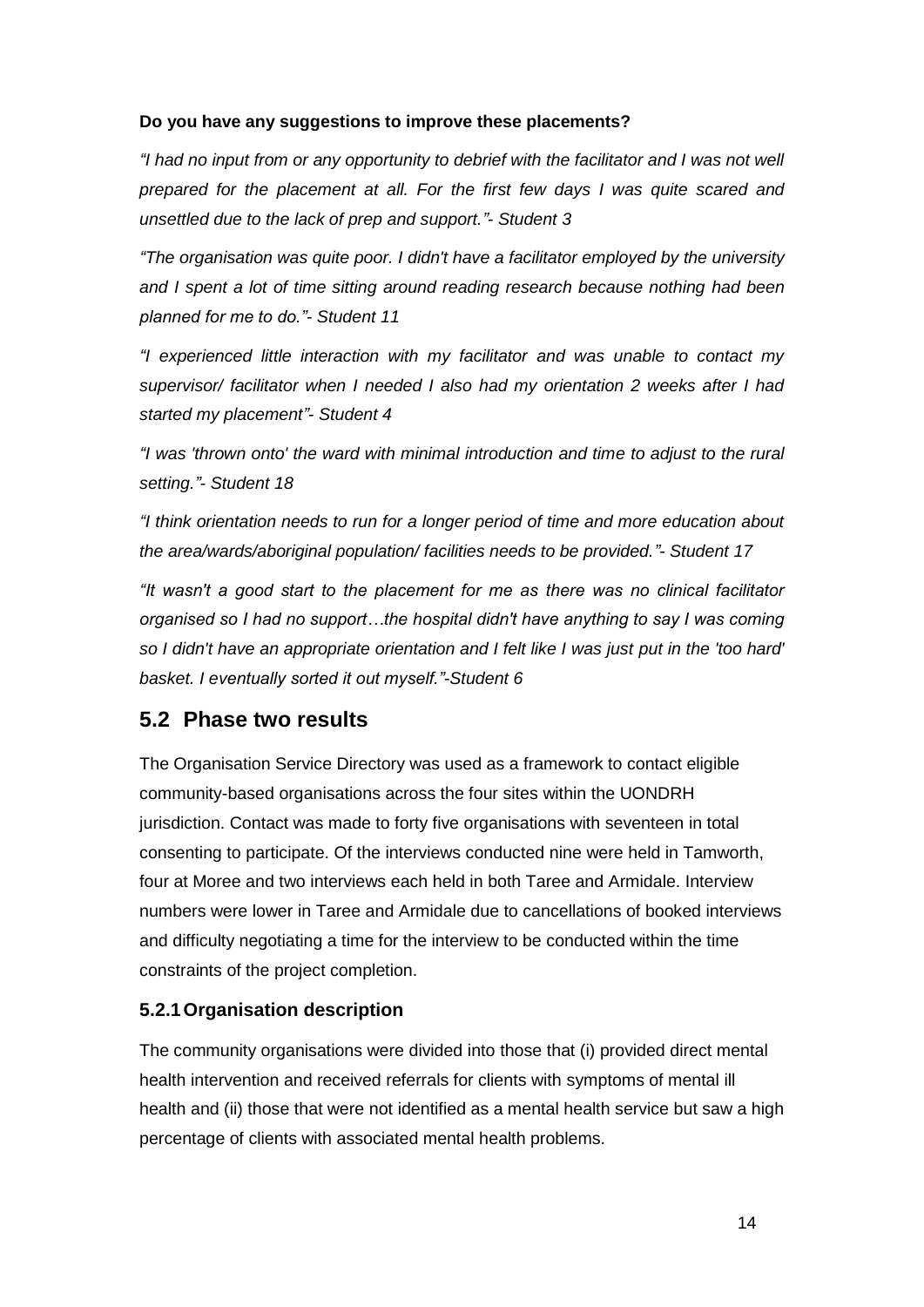Table 8 demonstrates the type of organisations participating in the project, including the location and number of interview conducted.

| Organisation          | <b>Organisation name</b>             | Location     | <b>Interviews</b> |
|-----------------------|--------------------------------------|--------------|-------------------|
| type                  |                                      |              |                   |
| <b>Counselling</b>    | Centacare, Anglicare, Life Connect   | Tamworth,    | 5                 |
|                       | Counselling, Rural Financial         | Armidale,    |                   |
|                       | Counselling Service.                 | Moree        |                   |
| Aboriginal            | Pius X Medical Corporation, Maayu    | Moree, Taree | 4                 |
| service               | Mali Alcohol and Other Drug Service, |              |                   |
|                       | Byamee Homeless Service, Birripi     |              |                   |
|                       | <b>Medical Corporation</b>           |              |                   |
| <b>Primary health</b> | Smith St Practice (MHNIP),           | Tamworth     | 2                 |
| care service          | <b>HealthWISE</b>                    |              |                   |
| <b>Youth service</b>  | Headspace                            | Tamworth     | 1                 |
| <b>Rehabilitation</b> | Billabong Clubhouse, Richmond PRA    | Tamworth     | $\overline{2}$    |
| and recovery          |                                      |              |                   |
| <b>Family service</b> | <b>Family and Community Services</b> | Tamworth     | 1                 |
| <b>Employment</b>     | Peel Valley Training and             | Tamworth     | 1                 |
| agency                | Employment (PHaMHS Program)          |              |                   |
| <b>Private mental</b> | Mayo Private Hospital                | Taree        | 1                 |
| health facility**     |                                      |              |                   |

*Table 8- Organisations scoped<sup>1</sup>*

## <span id="page-19-0"></span>**5.2.2Placement capacity of new organisations**

Previous student placements had occurred within eleven of the seventeen organisations interviewed. Placements for students completing university degrees were the most common including the Bachelor of Medicine, Bachelor of Nursing, Bachelor of Social Work, Bachelor of Psychology and Bachelor of Health Science (Mental Health). TAFE students completing either their Diploma in Community Services or Certificate IV in Mental Health were also included as were students from the College of Counselling.

 $1$  Although the Mayo Private Hospital is not regarded as a service within the community-based setting it was included in the directory because it provided a valuable private sector perspective to student learning. It addition the client-base attending this service are primarily higher prevalence mental health disorders with lower acuity.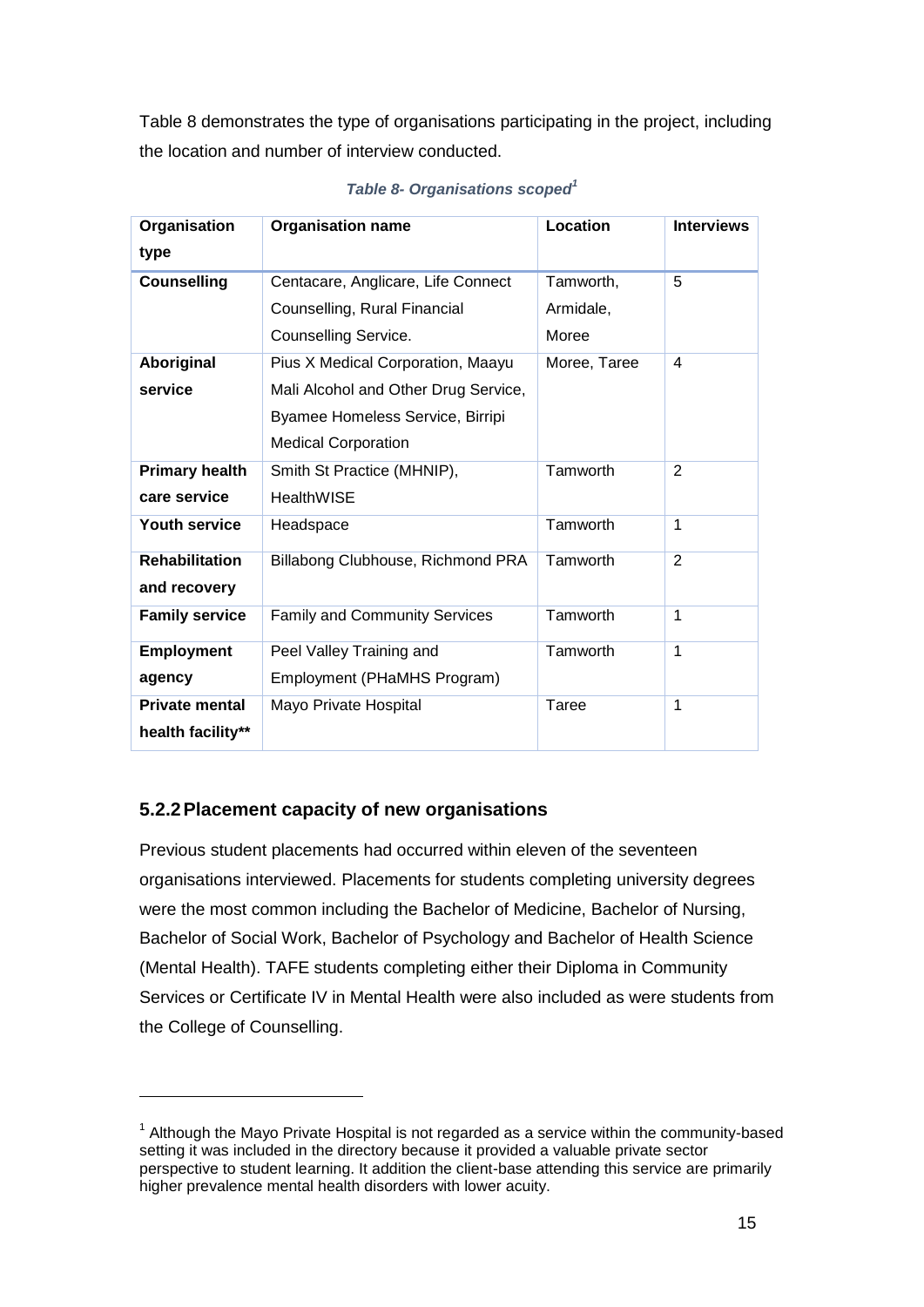Although the total numbers of students accessing these placements throughout the year were relatively small the infrastructure required to support students was well integrated into organisational policy and procedures. Orientation processes and access to learning resources were readily provided to students with a significant number of these organisations demonstrating a commitment to providing a learning environment that benefited the student, the organisation and most importantly the client.

## <span id="page-20-0"></span>**5.2.3Barriers to placement**

Organisations identified a number of potential barriers to students accessing their service as a rural mental health placement site. Some of these included concerns about having enough staff with appropriate qualifications to supervise students having adequate workforce resources to allow time to be allocated to students without impacting on the functioning of the service and sufficient clinical work to make clinical placement a valuable learning opportunity for students.

#### <span id="page-20-1"></span>**5.2.4Organisation support for placement**

A variety of options was provided by the organisations interviewed with regard to how additional support might be provided to enable student placements occur. The majority felt additional training in provision of supervision to students would be beneficial along with clear expectations around student learning objectives.

A participant explained:

*"The biggest thing would be having a clear objective (about learning) so then we know what we have to prepare for to support them… support and exposure to a variety of different things…making sure there are clear expectations that can be met."*

Two organisations interviewed had already completed field education supervision training but a majority of organisations had formal strategies in place to ensure the students they had supervised were provided with a positive learning experience.

# <span id="page-20-2"></span>**5.2.5Re-contextualising student learning in rural community-based mental health placements**

The community-based organisations interviewed proposed a different experience to students through (i) the components of their learning requirements, (ii) who might they learn from and (iii) how caring for people living with mental ill health differs in the context of the rural community-based setting. These questions arose as a summary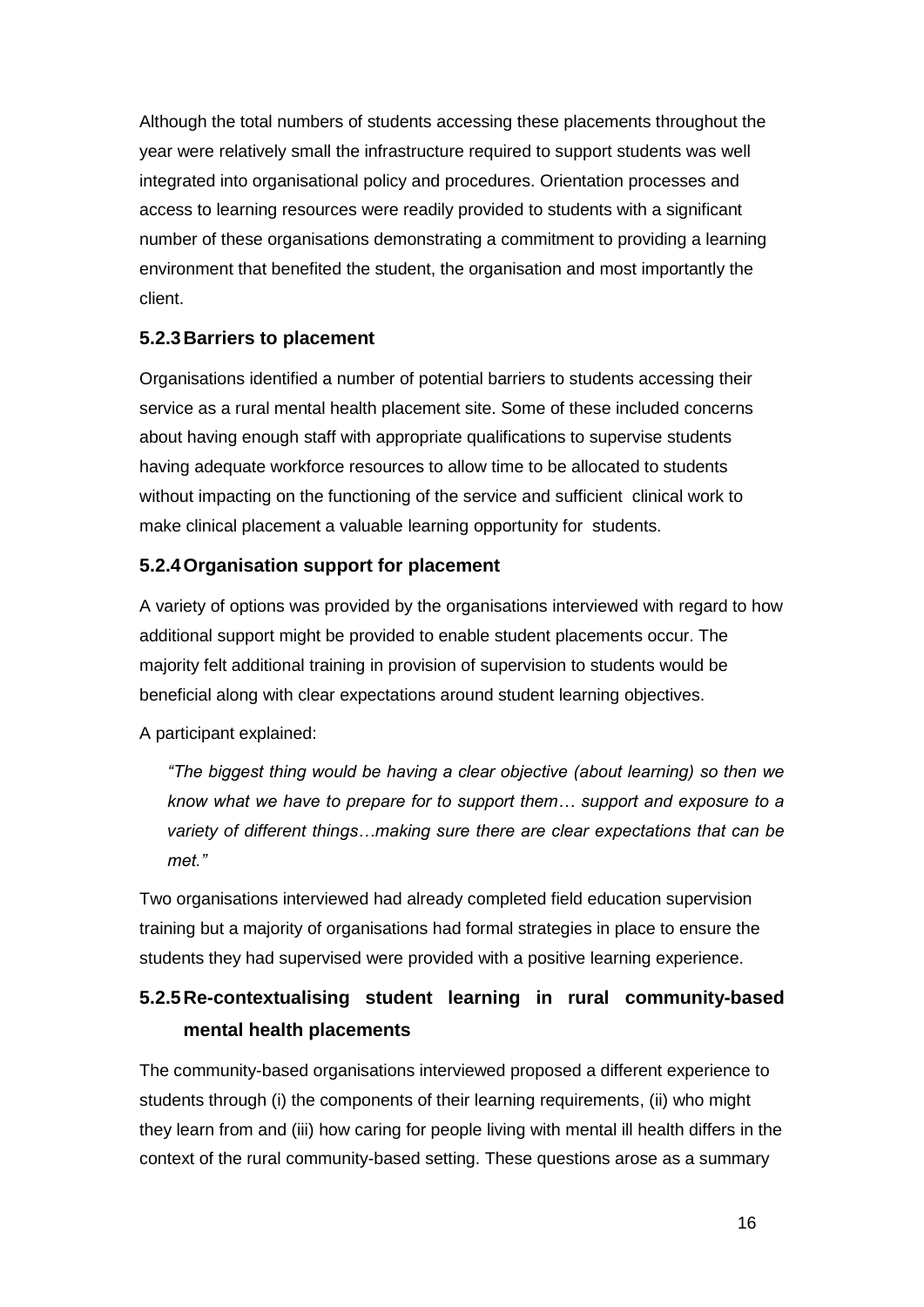from the questions asked in the semi-structured interviews and were shaped from the responses provided by the organisations interviewed.

A majority of the organisations interviewed offered broad exposure to the social and emotional pre-determinants to mental health through the work they conducted. The potential learning outcomes therefore focused on the development of a broader view about mental health care as seen through the function of these organisations.

The value of student placement was well recognised by all organisations interviewed as an important element to student learning as was its role in contributing to readiness for professional practice. The predominant view was that communitybased placements that focused on different aspects of learning about mental health could augment the learning already provided within the public health setting.

#### <span id="page-21-0"></span>**(i) What might be the components of the students learning requirements?**

Of all the people living with mental illness there is an increasing prevalence of mental illness occurring within the mild to moderate spectrum for people living in rural communities. Students placed within community-based organisations that see a higher proportion of this population provides greater exposure to the development of skills in early intervention and prevention. These skills potentially assist the student to understand the decision making processes that occur at the early stages of assessment and treatment while still caring for that person outside the hospital setting.

#### *Broader learning, diversity and preparation for practice*

The community organisations interviewed valued the merit of understanding the welfare aspects associated to mental health care and the contribution to the development of these skills:

*"Learning experiences need to be broad…getting an understanding of family and community…" (Organisation 7).*

*"It makes for a more skilled worker…they're seeing that cause and effect stuff… before they (the person) gets to that acute stage of going to hospital" (Organisation 14).*

Exposure to a variety of work programs and settings offered by community base organisations provides another kind of introduction to clinical scenarios that vary to those in the hospital setting: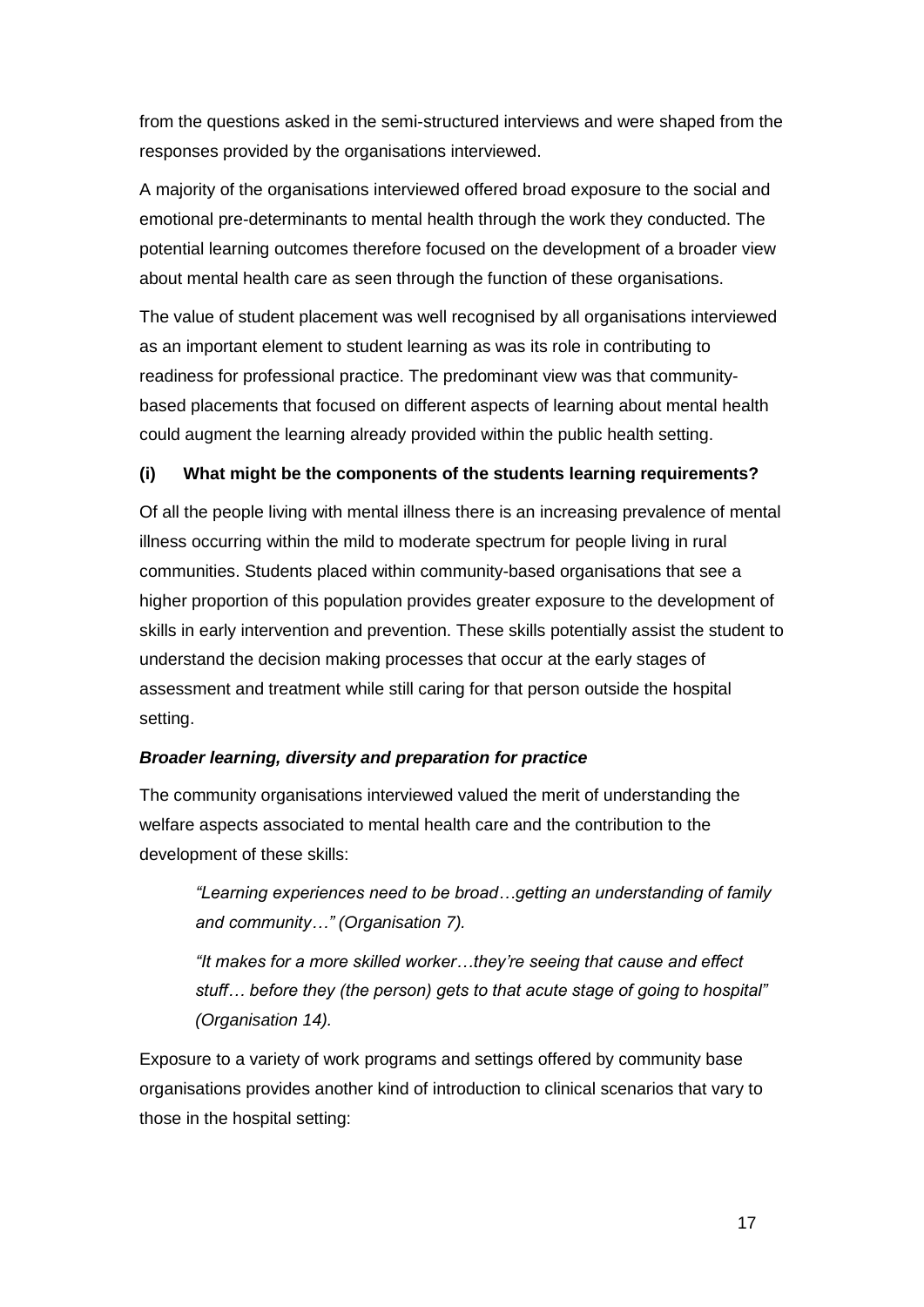*"Having students involved in all the programs would be great because there they'd get a very wide range of experiences…under our drought program we go out to people on their properties and that is very different to what it's like when you're in a room with them" (Organisation 4).*

Organisations also valued the importance of student placements that reflected the authenticity of what the placement had to offer in its contribution to workplace readiness:

*"I think if you are going to be doing placements in mental health then you want to get the true gist of what's going on out there…I struggle with placements if the participant doesn't get a real feel for what is going on in the real work life" (Organisation 9).*

#### *Contribution to holistic care*

It was widely regarded that students would benefit from spending time within organisations that received referrals for people with a lower level of mental health acuity. Exposure to this end of the spectrum of care potentially contributed overall to the student"s mental health literacy and ability to deal with comorbidity between mental and physical health:

*"Taking that taste of mental health into whatever area they're going to…I don't expect all (students) to be mental health nurses…but to be aware of it…to make that referral…I see aged care and mental health nursing to be the last vestiges of holistic care" (Organisation15).* 

The emphasis on students being able to learn about all aspects of mental health care and to take a broader social view was acknowledged. There was the recognition that working in rural mental health care requires the application of these views in a way that incorporates all elements of health and requires a diverse approach in the delivery of the care required:

*"If you (the student) come out of that sort of training and you have a better understanding of that big wide world out there…of community welfare sector in a sense, it encompasses health and everything in a way rather than the narrow focus. You're got to be better off as a worker with that knowledge and your network before you get out" (Organisation 13).*

*"As a rural mental health practitioner you need to have a huge range of skills you can call on…you have to have a really holistic approach" (Organisation 2).*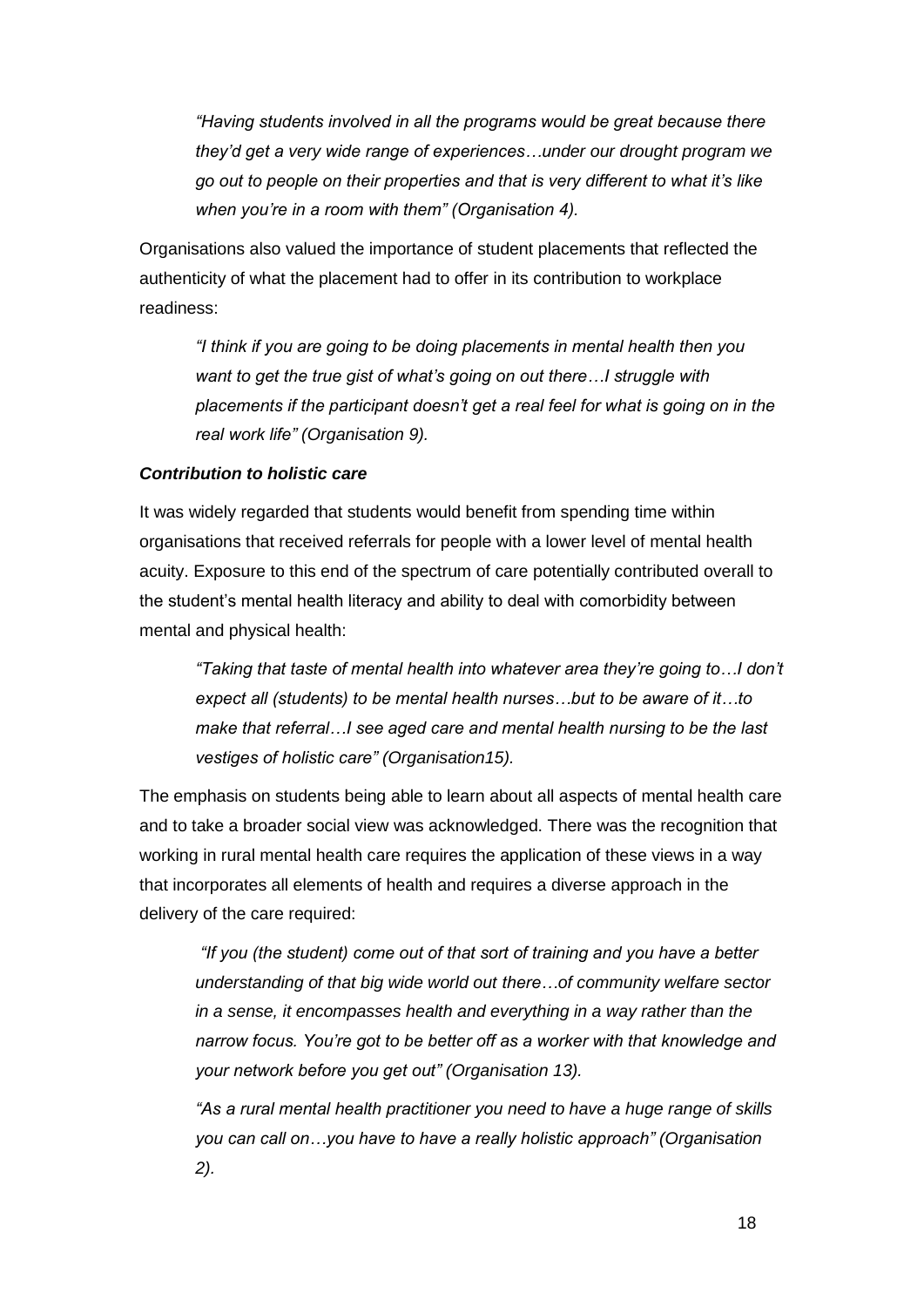#### *Informal learning*

In alignment with the approach to offering students broad learning experiences, many organisations placed high value on the tacit aspects of learning that occurred in the context of practice within community-based rural health organisations:

*"One of the most important things they could learn is that there should be no such thing as silos. It should be mandatory in some way…teach (students) how to collaborate, how to integrate services, how to make it (a service) as seamless as possible for people…to see the values and strengths of each organisation and how you make them work" (Organisation 13).*

It was felt that students would benefit from having a 'bigger picture' view of how organisations function in rural areas where resources are scarce and to understand the need to develop skills that will enhance their clinical practice:

*"Students could learn about systems and processes in rural areas where services are lacking" (Organisation 6).*

*"The community support staff, they've gotta know Centrelink process inside and out and there's no qualification that teaches you that…the life skills…all that advocacy and support and knowing that system and to streamline it, making them aware that this is a process" (Organisation 14).*

#### *Specific skills*

With regard to specific learning to targeted populations there was an overwhelming response that cultural learning needed to occur prior to students undertaking any placement in a rural area:

*"One of the main advantages for the benefit of the wider community is if they (the student) gets to understand Aboriginal people and those complexities that they will help people interact with Aboriginal people better…" (Organisation 14).* 

#### <span id="page-23-0"></span>**(ii) Who might the students learn from?**

It is well evidenced in the literature that people living in rural areas face greater difficulties in accessing mental health care and have specific social and environmental causes that contribute to their mental health issues (Inder, Berry &. Kelly 2011; Kelly, Lewin, Stain, Coleman, Fitzgerald et.al. 2011).People experiencing distress associated with these factors receive support through organisations that deal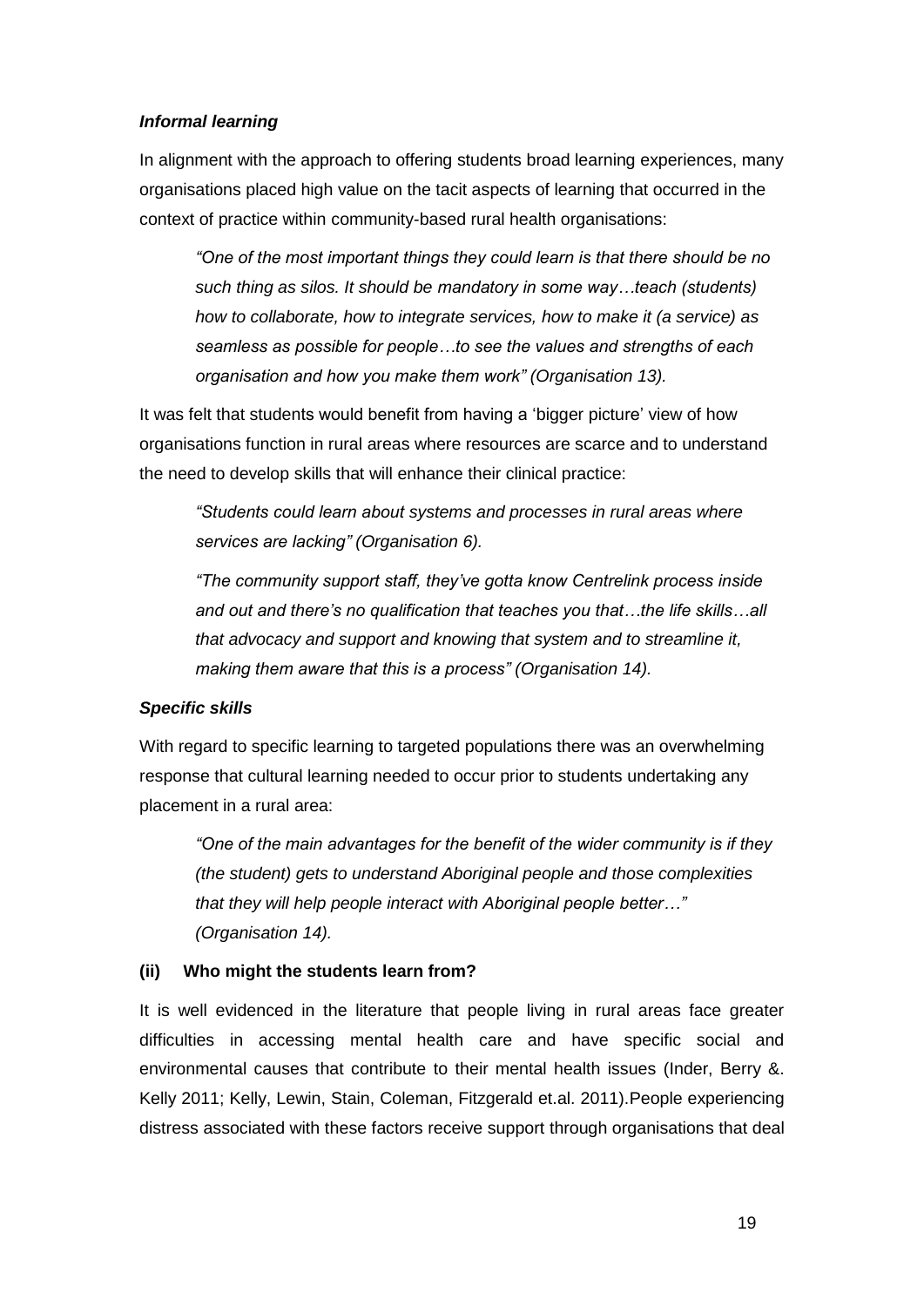with welfare issues such homelessness, domestic violence, and drug and alcohol use.

Students accessing placement in these organisations are therefore likely to receive higher exposure to 'undifferentiated' mental health presentations. Although it is likely for students to receive similar learning experience in a metropolitan communitybased setting, the view among the organisations interviewed was that the impact was more significant in rural areas:

*" In a rural area most clients are facing more hurdles such as unemployment, access and time to get into drugs and alcohol…the hurdles are higher…I don't think they are any different (to metro) but they are higher" (Organisation 1)*

#### *Populations at greater risk*

Populations that organisation felt were consistently at higher risk for mental ill health in rural areas were Aboriginal people and farming families. Both experience social stressors that contributes to their mental wellbeing and as a result the approach to providing intervention needed to take these factors into consideration. For students on placement in community organisations working with Aboriginal people or farmers it was regarded beneficial to have an understanding of these dynamics including the skill set and approach required to engage with both populations. It was widely thought that social stigma was a significant barrier to accessing help and that the development of rapport, engagement and appropriate communication skills was essential to facilitate connection with these hard-to-reach groups:

*"People here described working with the farming community is like working with the indigenous community… there's a sort of difficulty breaking in for a range of reasons. They might not be exactly the same but you run into similar difficulties in terms of engaging…being accepted into the community so you can offer support.' (Organisation 13).*

Organisations were asked their view about the specific underlying determinants that placed Aboriginal people and farmers at risk of poorer mental health, and what they felt students needed to learn. For farmers the uncertainly associated with dealing with fluctuating changes of nature, their reliance on climatic conditions and the economic impact of these factors is an important aspect of student learning, as well as the deeper dynamics and emotional impacts of these factors on the farming way of life: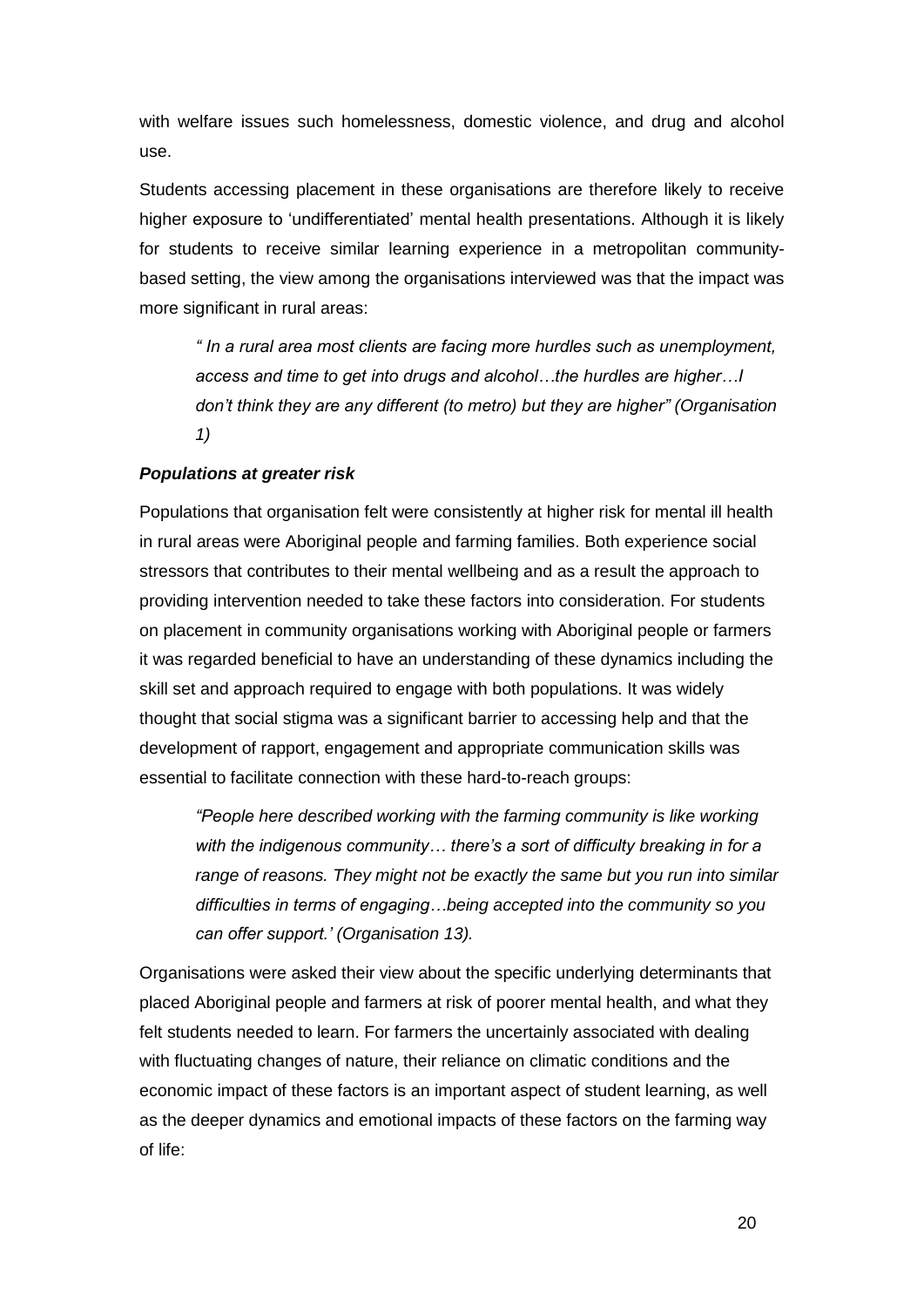*"The outer influences on life here are so very different…there are a lot of external shifts that impact on the internal work of rural people that they don't often understand themselves…very different things are important for them, the climatic changes and influences in their livelihood is huge" (Organisation 17).*

*"The dynamics of a family on a farm… farming… it's difficult to separate business and family" (Organisation 16)*

*"I think if you are born and grow up on a farm you have dirt in your bones" (Organisation 13)*

For some Aboriginal people some of the issues were reported to be about identity and belonging; the absence of a sense of social connection impacted heavily upon mental wellbeing:

*"For Aboriginal people it's about connectedness, people who come through here they're lost themselves…it's the disconnectedness of who you are and the impact of this on mental ill health and substance abuse" (Organisation 9).*

#### *Understanding culture*

The need for students to understand Aboriginal culture on a much stronger level was emphasised by many rural community organisations with students being given the opportunity to learn about and understand the cultural past and associated trauma of the rural area in which they are doing their placement:

*"The biggest thing is...I don't think to (just) be empathetic ….you (the student) needs to learn to listen…listen a bit deeper than what you normally would… listen from the point of view of understanding where that persons at, understanding some of that historical aspects and understanding in a deeper way" (Organisation 9).* 

#### *Commitment to rural work*

The professionals themselves who worked within the organisations felt their reasons for remaining committed and dedicated to rural practice were worth incorporating into students learning as part of the rationale for a student to consider working in rural practice:

*"I would hope through my passion…though my work…. this would encourage them (students) to get a love for this kind of life" (Organisation 6).*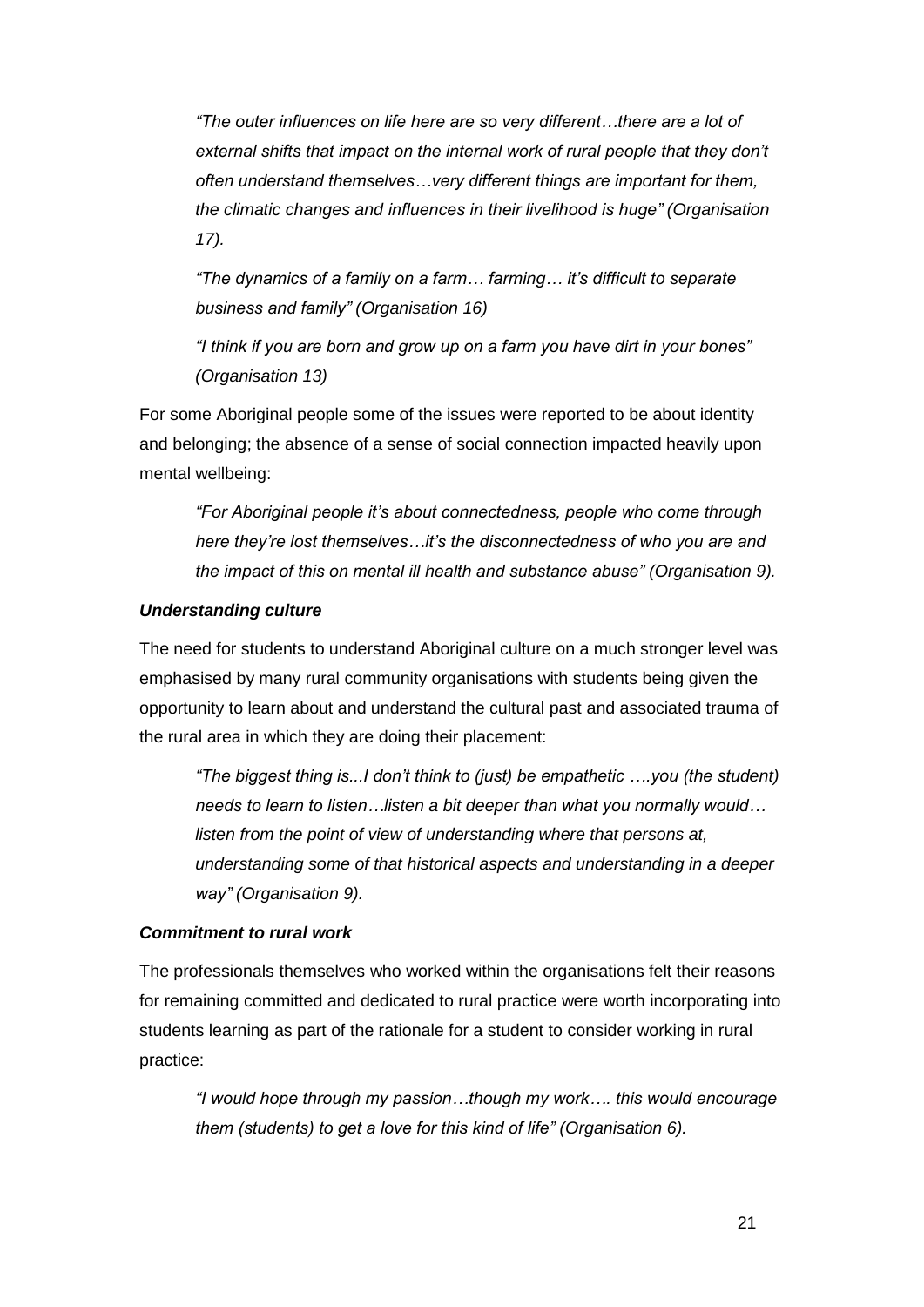*"This town as hard as things have been for some people … it's the drive that keeps us going every day. A lot of us who are in this game don't do it for ourselves…we do it for the bigger picture which is for our community and we have a sense of pride about our town" (Organisation 9).* 

#### *Community engagement*

The emphasis on including some of the students learning with aspects of the community were also considered potential incentives for influencing recruitment to rural areas. It was considered that a student placement should not exist in isolation to developing their understanding of the community in which the placement was occurring and the dynamics of community engagement:

*"If we can show them (students) some good events with the community and have that successful engagement, that positive engagement…the students may form attachments (to the way of life)" (Organisation 14).*

*"I think a student through their experience whether coming into this setting, whether it's going into a hospital setting, going into a community setting…if you're going to come out and work in these environments then go and immerse yourself into these communities" (Organisation 9).*

## <span id="page-26-0"></span>**(iii) How might the learning be different in the context of rural mental health practice?**

Mental health practice in rural areas comes with its own set of challenges. Limited access to specialised services and qualified health professionals pose difficulties in integrating care with all too frequent gaps emerging in the intervention process. The complex and diverse nature of mental illness in rural practice, combined with limited resources, often means that greater levels of collaboration are required to provide care. In addition, through the process of collaboration organisations are able to share the responsibility and find the necessary support to meet the needs of their clients.

The organisations interviewed felt that students observing the processes of collaboration and interprofessional practice while on placement, would enhance their awareness of how these integrate with mental health care provision in rural locations. It was strongly viewed by all organisations that rural practice was different to that in metropolitan locations and, as a result, the way people worked was also different.

Participants suggested: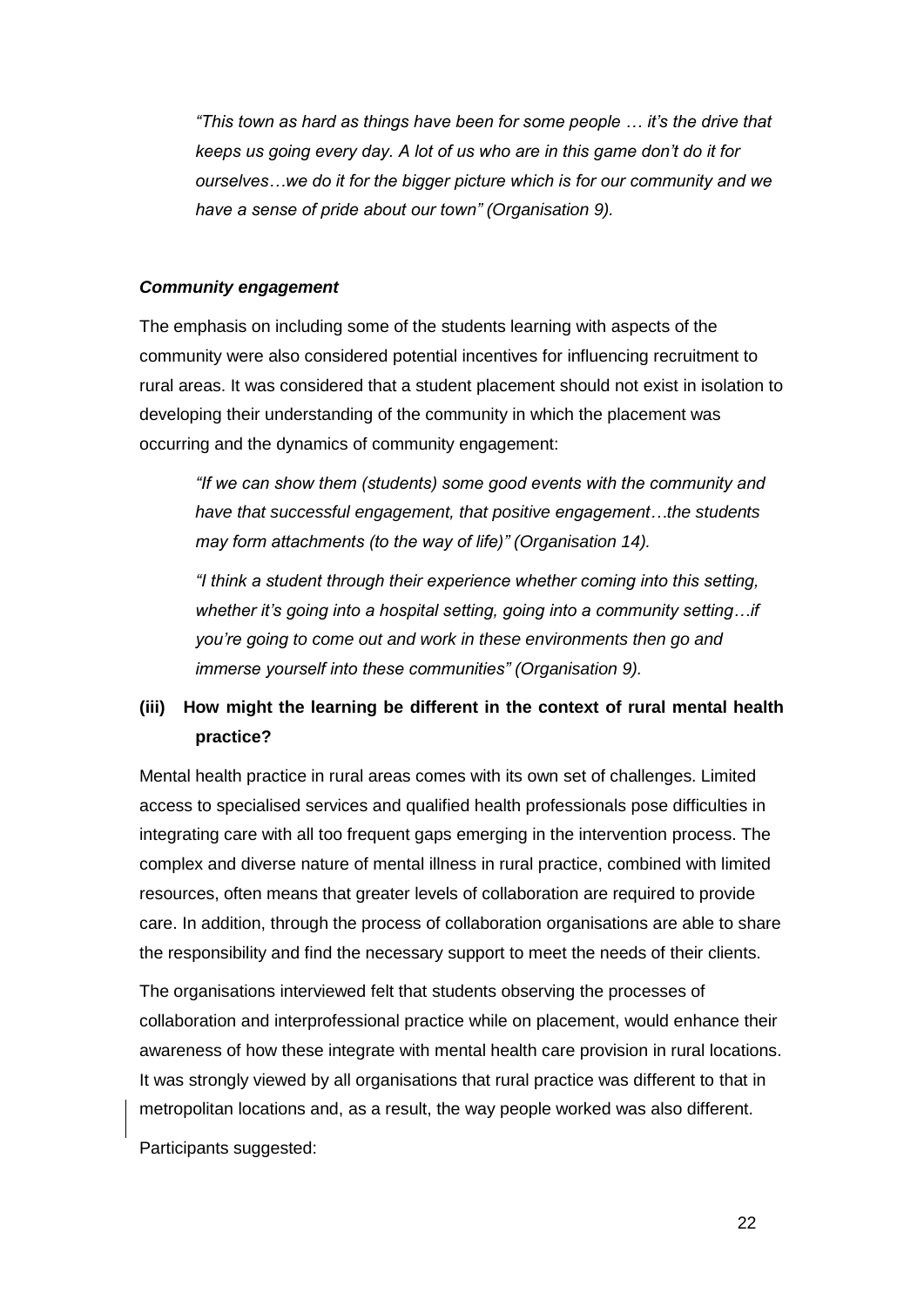*"Huge, massive. I used to work in the Hunter and even the difference to here…but then if you compare it to Sydney it's a different world again…and we're not even as rural as you can get" (Organisation 12).*

*"The variety in presentations is greater in a rural area. In metro areas you have a lot more specialised services…when we talk to our city counterparts they don't understand there aren't 3 or 4 or 5 different counsellors that we can go to. You are very limited in professionals in any field" (Organisation 8).*

#### *Organisational collaboration*

The connection to people in other organisations and the strength of these relationships was highly valued by community-based organisations. As the intervention phase might begin when a person first links with an organisation, the decision-making processes are often required to involve a number of organisations to keep a person well within that community:

*"Relationships with the other services is vital, absolutely vital…the benefits of the clients are potentially compromised if workers don't get along" (Organisation 8).*

*"Working out here you need to be flexible enough to change to get the job done…Relationships with other organisations is massively important. I need to make sure the links between services are meaningful…if you don't work collaboratively you don't survive rurally" (Organisation 9).*

# <span id="page-27-0"></span>**6. Key findings**

- There are distinct discipline differences in the way nursing and social work undergraduate courses coordinate and conduct mental health placements in general.
- The community-based organisations interviewed demonstrated viable merit as potential learning environments for both undergraduate nursing and social work students.
- From the evaluations students were generally positive about the learning experience obtained from their mental health placement, however students expressed a lack of structural support around these placements.
- Community-based organisations have potential to provide students with broader learning opportunities that capture a greater overall perspective of the spectrum of mental health care provision.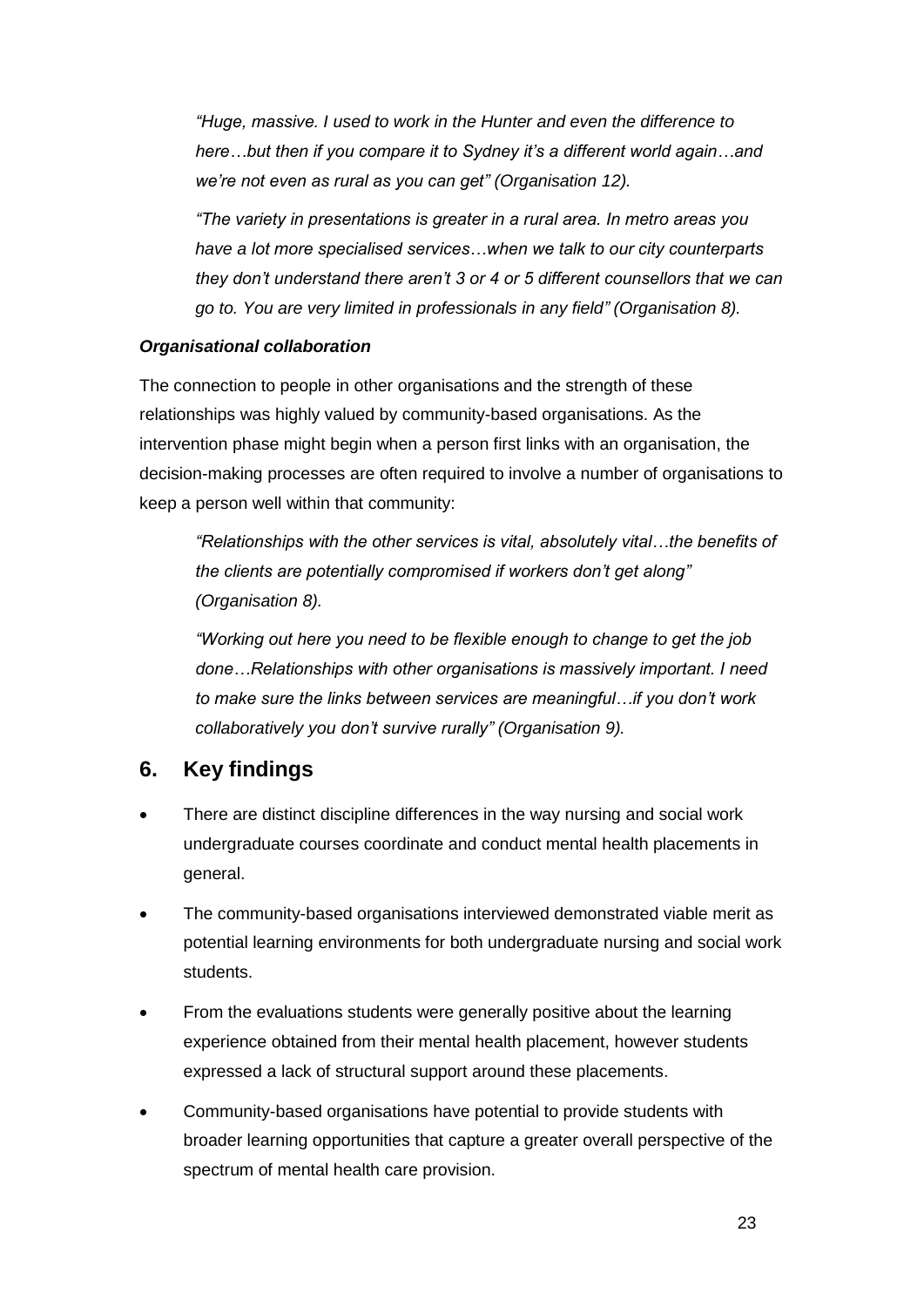- The approach to working with specific rural populations where students are likely to receive higher exposure to emerging undifferentiated mental health presentations was seen as having value as a learning objective for students.
- Cultural competency and cultural safety were regarded an essential component for students entering into placement in any rural environment with specific knowledge provided to students about an individual community"s cultural history.
- Student"s immersion and engagement in the community in which their placement occurs was regarded as an interlinked component to a positive student placement and provided additional context to rural mental health practice.
- Collaboration between different services was highly regarded by rural organisations and viewed as an integral aspect of how to provide mental health care in resource-constrained rural mental health environment.

# <span id="page-28-0"></span>**7. Limitations**

The short timeframe given for the project was a key limitation. Coordination of the agencies to participate involved high levels of liaison with difficulties matching the availability of the services to participate in project activities. Accessing all aspects of student demographics was also difficult due to limitations within databases and their ability to capture and access certain fields.

# <span id="page-28-1"></span>**8. Recommendations**

## **1. Opportunity for placement expansion**

Greater university investment of resources into the exploration of the potential that exits within community placements in general, whether situated in the public or primary health care sector.

Universities and regulation agencies (ANMAC and AASW) commit to working collaboratively to develop processes that facilitate the development of mental health placements to occur in "non-traditional", rurally based community organisations.

## **2. The importance of coordination and support**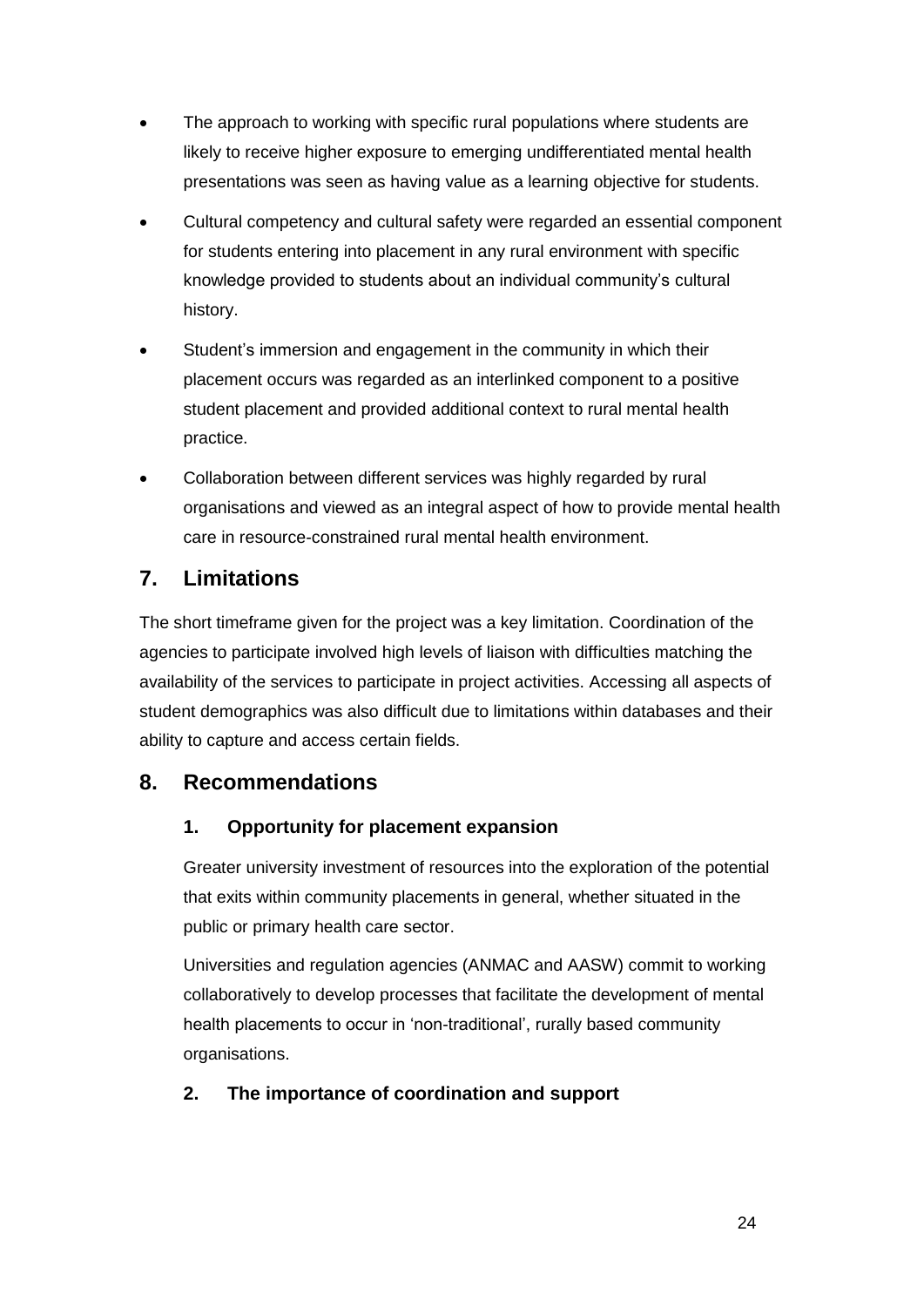Develop stronger links between rural community-based organisations and universities to provide better support for rural student placements and their host organisations.

Investment into university-employed liaison roles that are rurally based to locate, organise and resource future community-based rural mental health placements and act as a broker between the university and placement sites.

## **3. Curriculum development**

Consideration of field curriculum adaptations for social work students wanting to participate in a rural placement with the option of splitting placement across sites within the time allocated for their total placement

Creation of opportunities for undergraduate pre-registration nursing students to have the option to participate in an additional placement into community-based rural organisations that are not located within the public health sector to allow for broader learning to occur.

Consider the inclusion of a rural mental health stream in undergraduate nursing and social work curricula highlighting improved knowledge and understanding of the rural context and how this applies to mental health practice.

# **4. Funding**

Funding that adequately supports the expansion and development of new placements be provided including provision for further research into the evaluation of these placements

# <span id="page-29-0"></span>**Appendix**

## **(i) Mental health services directory**

## **(ii) Interview and focus group questions**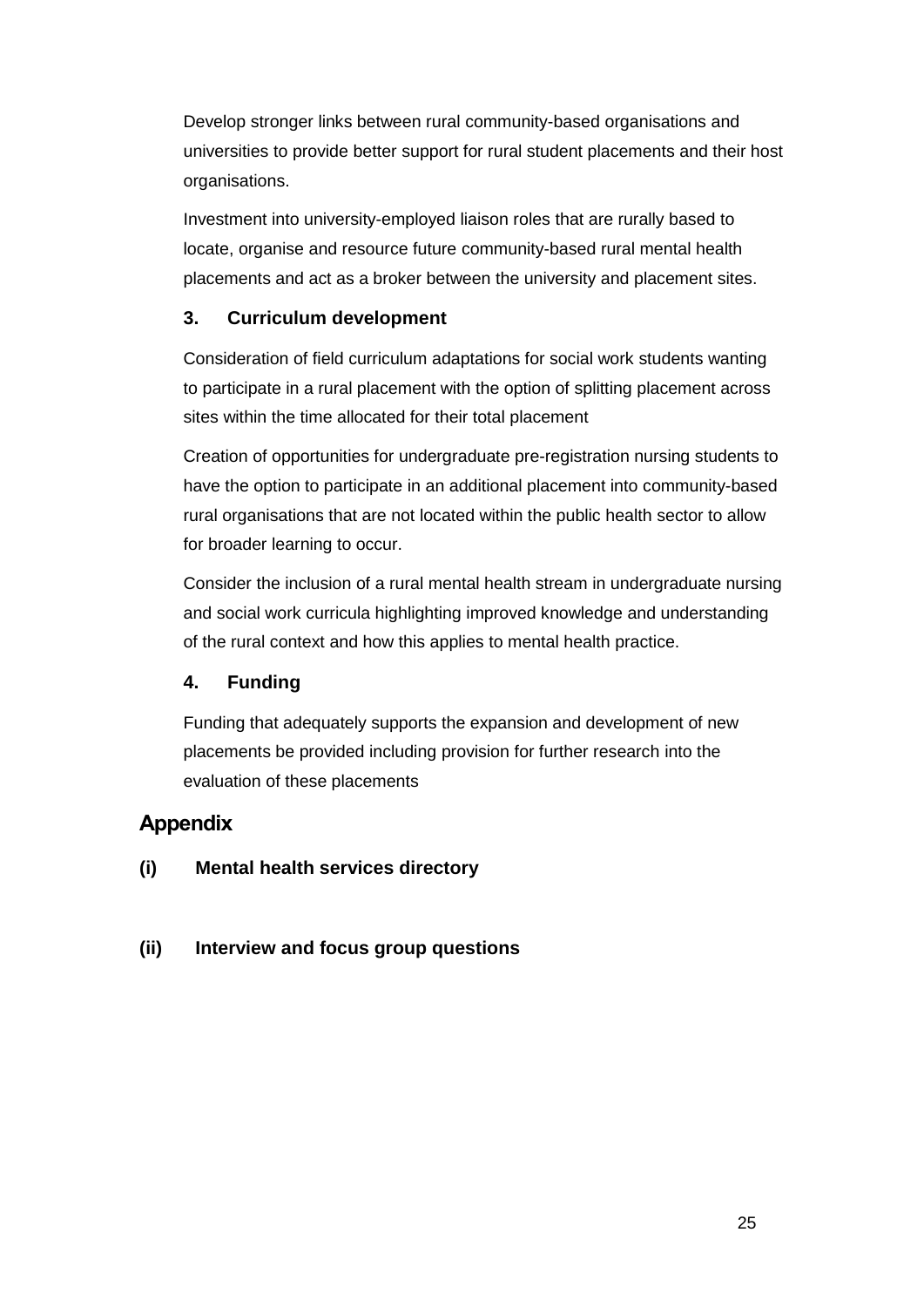## <span id="page-30-0"></span>**References**

- Australian Institute of Health and Welfare. (2011). *2009-10 Health and welfare expenditure series no. 46. Cat. no. HWE55.* Canberra: Australian Institute of Health and Welfare.
- Cosgrave,C.,Hussain,R.,& Maple,M.(2015) Factors impacting on retention amongst community mental health clinicians workging in rural Australia:a literature review.*Advances in Mental Health:Promotion, Prevention and Early Intervention,*doi:http://dx.doi.org/10.1080/18374905.2015.1023421
- Elsom, S., Sands, N., Roper, C., Hoppner, C., & Gerdtz, M. (2013). Telephone survey of service-user experiences of a telephone-based mental health triage service. *International Journal of Mental Health Nursing, 22*, 437-443.
- Happell, B., Wilson, R. L., & McNamara, P. (2014). Undergraduate mental health nursing education in Australia: More than Mental Health First Aid. *Collegian, x*(x), x-x. doi[:http://dx.doi.org/10.1016/j.colegn.2014.07.003](http://dx.doi.org/10.1016/j.colegn.2014.07.003)
- Haslam McKenzie, F. (2013). Fly-In-Fly-Out: The challenges of transient populations in rural landscapes. In G. W. Luck, D. Race, & R. Black (Eds.), *Demographic change in Australia's rural landscapes: Implications for society and environment.* (pp. 353-374). Collingwood: CSIRO Publishing.
- Inder,K.,Berry,H., & Kelly,B.,(2011) Using cohort studies to investigate rural and remote mental health. *Australian Journal of Rural Health,19,171-178.*
- Jorm, A. F., Kitchener, B. A., Fischer, J.-A., & Cvetkovski, S. (2010). Mental health first aid training by e-learning: A randomized controlled trial. *The Australian And New Zealand Journal Of Psychiatry, 44*, 1072-1081. Retrieved from [http://ezproxy.deakin.edu.au/login?url=http://search.ebscohost.com/login.aspx](http://ezproxy.deakin.edu.au/login?url=http://search.ebscohost.com/login.aspx?direct=true&db=mdc&AN=21070103&site=ehost-live&scope=site) [?direct=true&db=mdc&AN=21070103&site=ehost-live&scope=site](http://ezproxy.deakin.edu.au/login?url=http://search.ebscohost.com/login.aspx?direct=true&db=mdc&AN=21070103&site=ehost-live&scope=site)
- Kelly,J.,Lewin,T.,Stain,H.,Coleman,C.,Fitzgerald,M.,Perkins,D.,Carr,V.,Fragar,J.,Lyle, D.,Beard,J.(2011) Determinants of mental health and well-being within rural and remote communities.*Social Psychiatry Psychiatric Epidemiology,*46:1331- 1342.